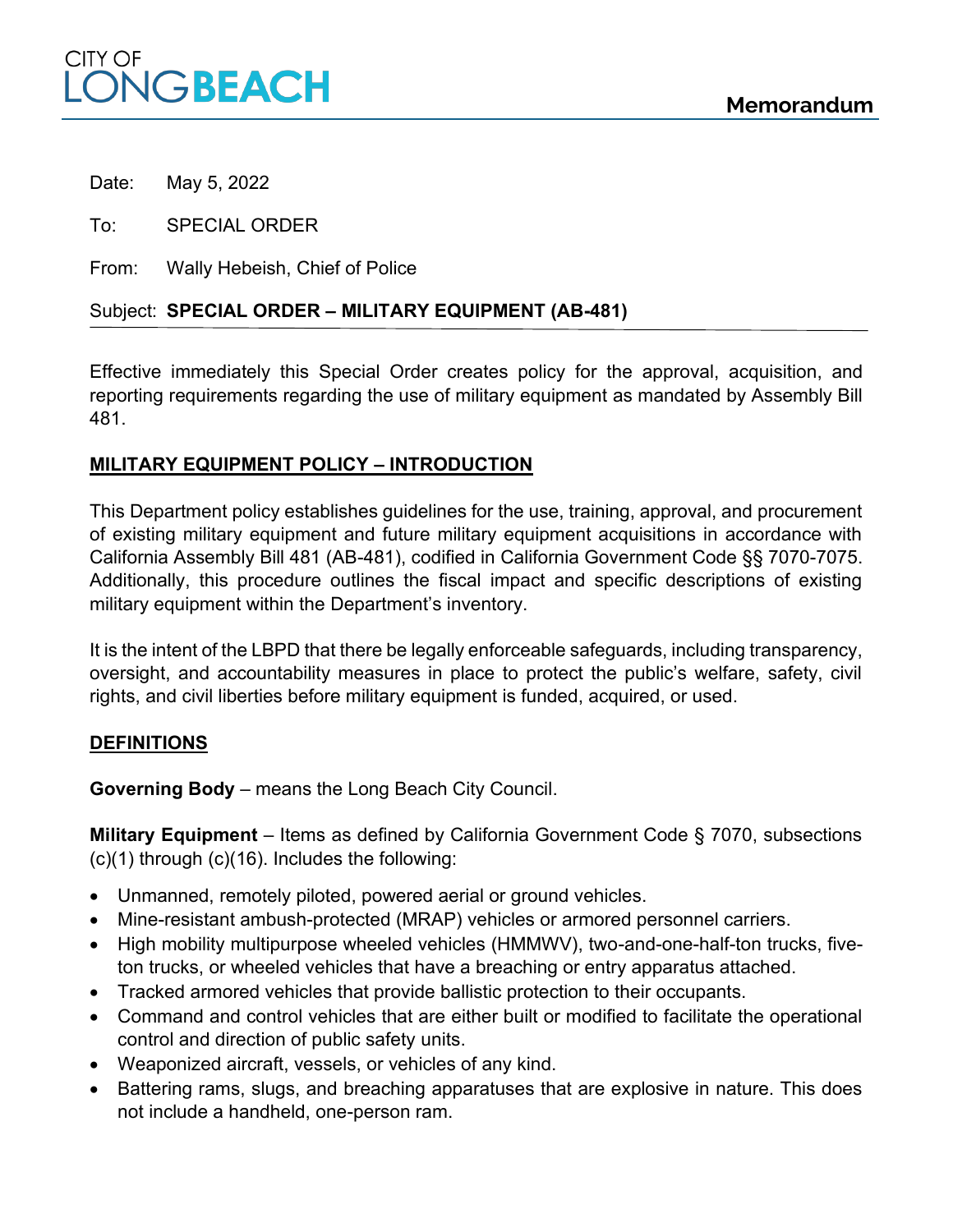Special Order - Military Equipment May 5, 2022 Page **2** of **22**

- Firearms and ammunition of .50 caliber or greater, excluding standard-issue shotguns and standard-issue shotgun ammunition.
- Specialized firearms and ammunition of less than .50 caliber, including firearms and accessories identified as assault weapons in Penal Code § 30510 and Penal Code §30515, with the exception of standard-issue handguns.
- Any firearm or firearm accessory that is designed to launch explosive projectiles.
- Noise-flash diversionary devices and explosive breaching tools.
- Munitions containing tear gas or OC, excluding standard, service-issued handheld pepper spray.
- TASER® Shockwave, microwave weapons, water cannons, and long-range acoustic devices (LRADs).
- Kinetic energy weapons and munitions.
- Any other equipment as determined by a governing body or a state agency to require additional oversight.

# **MILITARY EQUIPMENT COORDINATOR**

The Chief of Police will designate a member of the Department to act as the Military Equipment Coordinator. The responsibilities of the Military Equipment Coordinator include but are not limited to:

- 1) Acting as liaison to the City Council for matters related to the requirements of this policy.
- 2) Identifying Department equipment that qualifies as military equipment in the current possession of the Department, or the equipment the Department intends to acquire that requires approval by the City Council.
- 3) Conducting an inventory of all military equipment at least annually.
- 4) Collaborating with any allied agency that may use military equipment within the jurisdiction of the LBPD (Government Code § 7071).
- 5) Preparing for, scheduling, and coordinating the annual community engagement meeting to include:
	- Publicizing the details of the meeting.
	- Preparing for public questions regarding the Department's funding, acquisition, and use of equipment.
- 6) Preparing the annual military equipment report for submission to the Chief of Police and ensuring that the report is made available on the Department website (Government Code § 7072).

## **MILITARY EQUIPMENT USE CONSIDERATIONS**

The military equipment acquired and authorized by the Department is:

- a) Necessary because there is no reasonable alternative that can achieve the same objective of officer and civilian safety.
- b) Reasonably cost effective compared to available alternatives that can achieve the same objective of officer and civilian safety.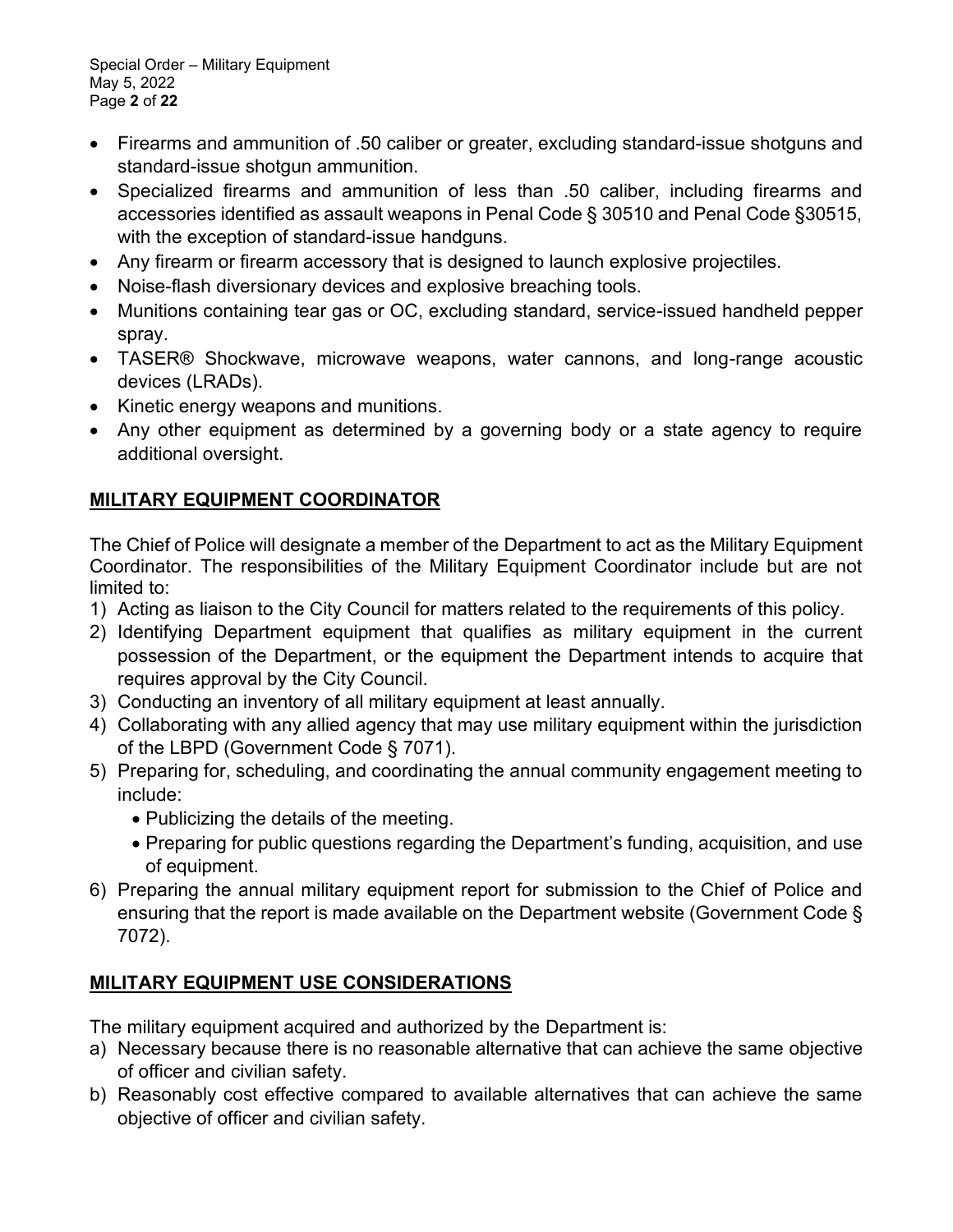Special Order - Military Equipment May 5, 2022 Page **3** of **22**

Military equipment shall only be used by a Department employee after applicable training, including any course required by the Commission on Peace Officer Standards and Training (POST), has been completed, unless exigent circumstances arise.

#### **APPROVAL OF MILITARY EQUIPMENT**

Pursuant to AB-481 all military equipment acquired and/or in use by the Department shall be approved by the City Council by an ordinance adopting a military use policy. In seeking approval of the City Council for any specified military equipment, the Department shall submit a proposed military equipment use policy to the governing body and make those documents available on the Department's internet website at least 30 days prior to any public hearing concerning the military equipment at issue.

City Council approval must be granted prior to any of the following:

- 1) Requesting military equipment made available pursuant to Section 2576a of Title 10 of the United States Code.
- 2) Seeking funds for military equipment, including, but not limited to, applying for a grant, soliciting or accepting private, local, state, or federal funds, in-kind donations, or other donations or transfers.
- 3) Acquiring military equipment either permanently or temporarily, including by borrowing or leasing.
- 4) Collaborating with another law enforcement agency in the deployment or other use of military equipment within the territorial jurisdiction of the governing body.
- 5) Using any new or existing military equipment for a purpose, in a manner, or by a person not previously approved by the governing body.
- 6) Soliciting or responding to a proposal for, or entering into an agreement with, any other person or entity to seek funds for, apply to receive, acquire, use, or collaborate in the use of, military equipment.
- 7) Acquiring military equipment through any other means.

### **ANNUAL MILITARY EQUIPMENT REPORT**

Upon approval of a military equipment policy, the Chief of Police shall submit a military equipment report to the City Council for each type of approved military equipment within one year of approval, and annually thereafter for as long as the military equipment is available for use (Government Code § 7072).

The Chief of Police shall also make each annual military equipment report publicly available on the Department website for as long as the military equipment is available for use. The report shall include all information required by Government Code § 7072.

### **COORDINATION WITH OTHER LAW ENFORCEMENT AGENCIES**

Military equipment used by any employee of this Department shall be approved for use and in accordance with this Department policy. Military equipment used by other jurisdictions that are providing mutual aid to this Department shall comply with the policies of the LBPD.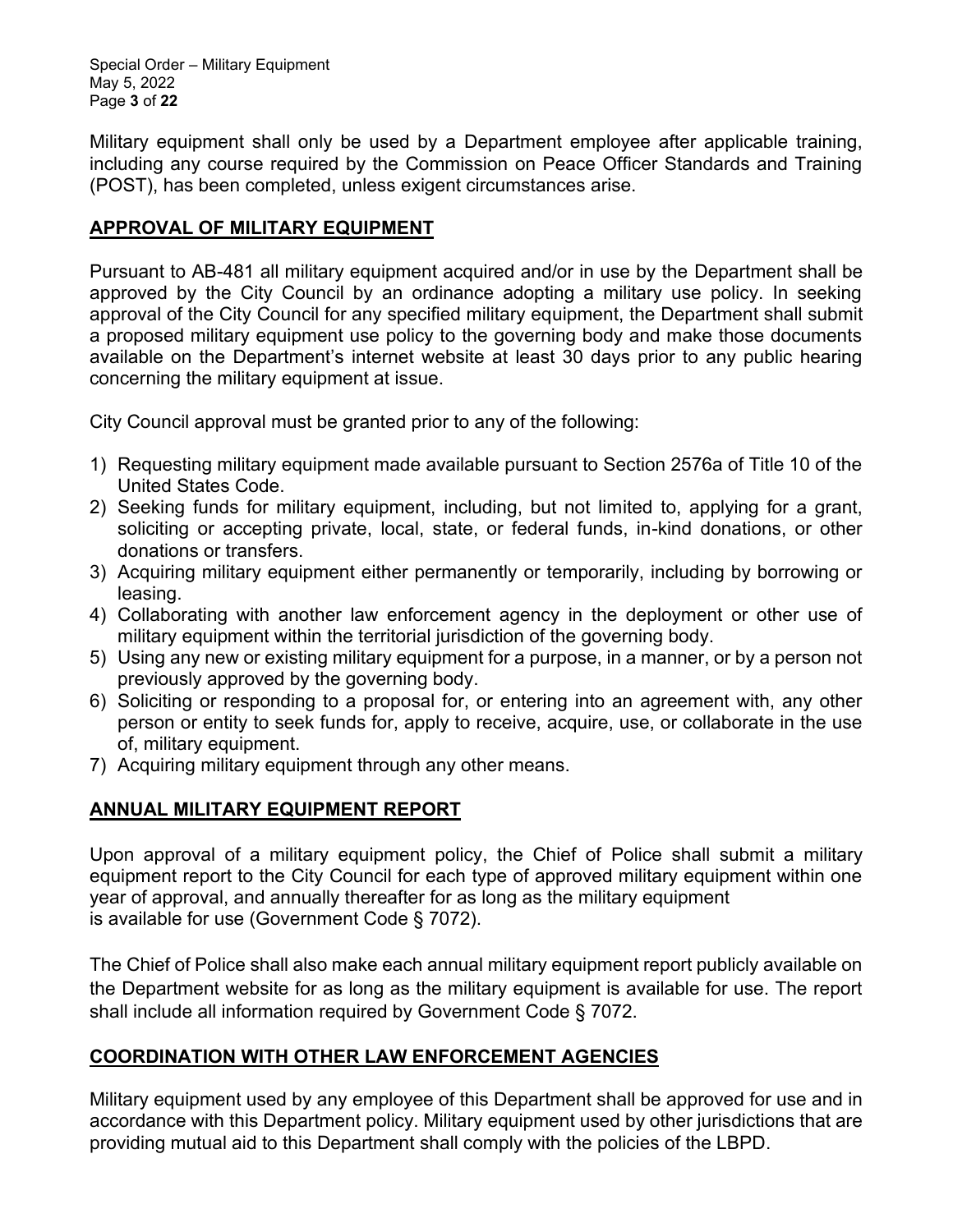## **PUBLIC COMPLAINTS, CONCERNS, AND QUESTIONS**

Any member of the public can register a question or concern regarding military use equipment by contacting the LBPD via email at *AB481@longbeach.gov*. A response to the question or concern shall be completed by the Department in a timely manner.

Any member of the public can submit a complaint to the Department in accordance with LBPD Manual § 4.1.1.1 PERSONNEL COMPLAINTS.

### **CATALOGING OF MILITARY USE EQUIPMENT**

All military use equipment kept and maintained by the LBPD shall be cataloged in a way which addresses each of the following requirements:

- The capabilities of the equipment.
- The manufacturers description of the equipment.
- The purposes and authorized uses for which the Department proposes to use the equipment.
- The expected lifespan of the equipment.
- The fiscal impact of the equipment, both initially and for on-going maintenance.
- The quantity of the equipment, whether maintained or sought.

### **MAINTENANCE OF MILITARY EQUIPMENT SUPPLY LEVELS**

When stocks of military equipment have reached significantly low levels or have been exhausted, the Department may order up to 15% of stock in a calendar year without City Council approval to maintain essential availability for the Department's needs. The LBPD is authorized to acquire additional stock of items listed in this policy from other law enforcement agencies of California Office of Emergency Services (Cal OES) in the event of an emergency when approved by the Chief of Police or designee.

### **MILITARY EQUIPMENT INVENTORY ± PATROL/ INVESTIGATIONS**

### **1. Projectile Launch platforms and associated munitions 40mm system**

a. Description, capabilities, and purchase cost:

40mm are less lethal options which allow law enforcement officers to deliver chemical agents and kinetic energy impacts to suspects in a potentially violent encounter. It is a de-escalation tool used to minimize injuries and reduce the chance of lethal encounters. The range of the launching system creates a barrier between officers and the suspect, reducing the immediacy of the threat, which is a principal of de-escalation.

- i. Defense Technology, 40mm, single-shot launcher, #1425. The 40mm less lethal launching system uses smokeless powder to deliver 40mm projectiles from a safe distance (https://www.defense-technology.com/product/40mmlmt-tactical-single-launcher-expandable-stock/. Quantity: 164 Cost: \$1000 each.
- ii. Defense Technology, 40mm Exact Impact sponge munition, #6325. A less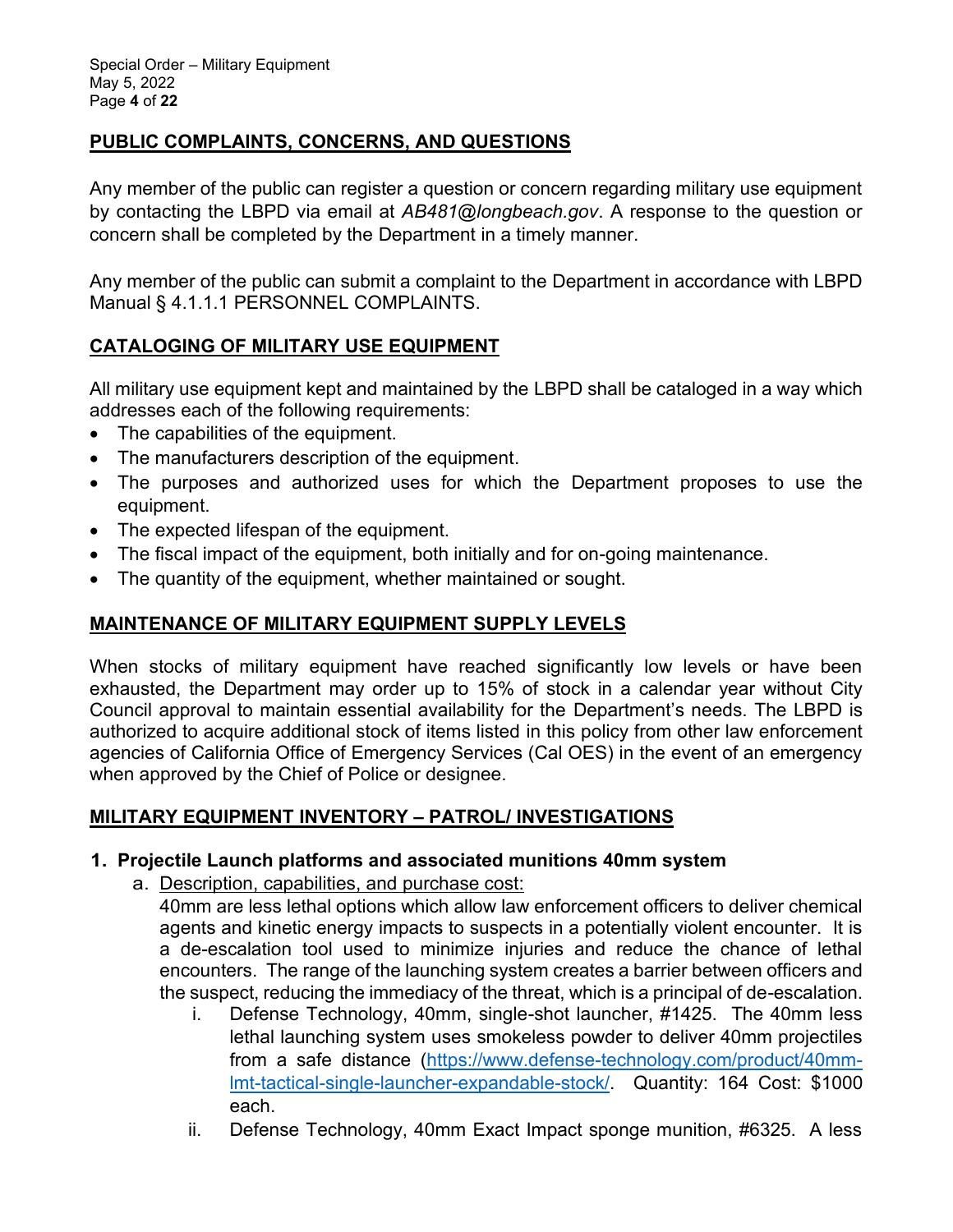lethal lightweight plastic and foam projectile fired from a single or multi-shot 40mm launcher. The 30-gram foam projectile delivers 120 foot-pounds of energy on impact at 325 feet per second. The munition provides accurate and effective performance when fired from the approved distances; no less than 5 feet and up to 130 feet from the target(https://www.defensetechnology.com/wp-content/uploads/2020/06/40mm-eXact-iMpact-Sponge-Round-6325.pdf). Quantity: 3320 Cost: \$18 each.

b. Purpose:

To limit the escalation of conflict when lesser levels of force options are unsuccessful or are unable to be utilized.

c. Authorized Use:

40mm launching systems are authorized for use by police personnel who have completed the required Department training. Situations for use of the less lethal weapon systems may include, but are not limited to:

- i. Self-destructive, dangerous and/or combative individuals
- ii. Riotous crowd control
- iii. Circumstances where a tactical advantage can be obtained
- iv. Potentially vicious animals
- d. Expected Lifespan:

40mm Launcher #1425: No expiration

40mm Sponge Round #6325: 5 years

- e. Fiscal Impact:
	- i. 40mm Launchers: Estimated maintenance between \$0 and \$500 annually
	- ii. 40mm #6325 Sponge Round: Estimated between \$0 and \$1,000 annually
- f. Training

Prior to using a 40mm launcher, officers must be trained by LBPD POST certified instructors in the operation of the launcher. Additionally, all officers are required to pass an annual recertification course provided by LBPD POST certified instructors.

g. Legal and Procedural Rules:

Use of kinetic energy projectiles and chemical agents is established under LBPD Manual § 7.5.10 DEPLOYMENT OF LESS LETHAL MUNITIONS. It is the policy of the LBPD to utilize kinetic energy projectiles for official law enforcement purposes, and pursuant to State and Federal law, including those regarding the use of force.

## **2. Patrol Rifles and ammunition:**

a. Description, quantity, capabilities, and purchase cost:

Semi-automatic firearm that are fired from shoulder level, having a long spirally grooved barrel intended to make bullets spin and thereby have greater accuracy over a long distance.

i. AR-15 5.56 caliber 16.5" RIFLE with optic - A rifle that fires an intermediatepower cartridge (.223) which is more powerful than a standard pistol but less powerful than a standard rifle (https://www.lwrci.com/IC-SPR-Rifle\_p\_255.html, https://www.colt.com/detail-page/colt-le6920-carbine-223556-161-301-pmag-mbus-4-pos-stk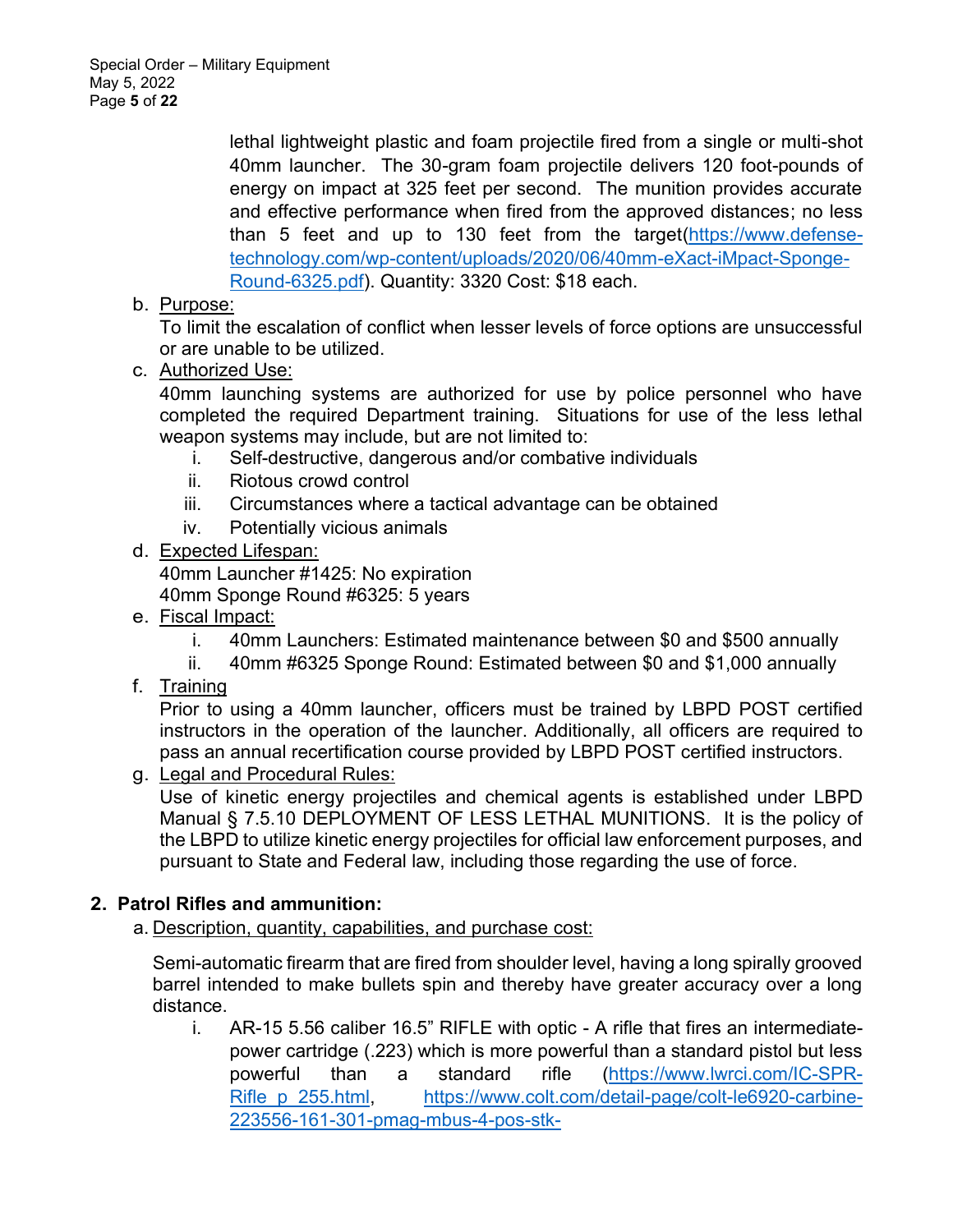blk,https://www.bushmaster.com/m4-patrolmans-flat-top-1/. Quantity: 67, Cost: \$1650.

- ii. Winchester .223 Ammunition 55gr Ballistic Silvertip This ammunition features a specially designed bullet which will reliably expand while passing through a variety of barriers, without overpenetration (https://winchester.com/Products/Ammunition/Rifle/USA, https://winchester.com/Products/Ammunition/Rifle/Ballistic-Silvertip/SBST223B. Quantity 4700, Cost \$0.68 per round.
- b. Purpose:

The rifle provides officers the ability to engage hostile suspects at distances generally greater than the effective distance of their handguns

c. Authorized Use:

Qualified personnel who have completed the prescribed training in the use of the AR-15 rifle, under the supervision of the AR-15 Cadre, and who successfully complete the current prescribed qualification process are authorized to utilize the AR-15 rifle, in adherence with LBPD Manual § 7.1.81.

d. Expected Lifespan:

AR-15 5.56 caliber 16.5" RIFLE, Model M6  $-$  15 years.

e. Fiscal Impact

Annual maintenance is approximately \$50 for each firearm.

f. Training:

Prior to using a rifle, officers must be certified by POST instructors in the operation of the rifle. Additionally, all members that operate any rifle are required to pass a range qualification 4 times a year.

g. Legal and Procedural Rules:

It is the policy of the LBPD to utilize rifles only for official law enforcement purposes, and pursuant to State and Federal law regarding the use of force.

## **MILITARY EQUIPMENT INVENTORY ± SWAT**

- **1. Armored Vehicles:** Commercially produced wheeled armored personnel vehicle utilized for law enforcement purposes.
	- a. Description, capabilities, quantity, and purchase cost:
		- i. LENCO BEAR, G1. The Lenco Bear, G1, is an armored vehicle that seats 12- 16 personnel with open floor plan that allows for rescue of down personnel. The Bear G1 has increased ground clearance and a robust suspension which allows for an emergency response to almost any situation. It can stop various projectiles, which provides greater safety to citizens and officers beyond the protection level of shields and personal body armor. This vehicle is taller than the Bearcat which allows for citizen rescue from an elevated platform. Quantity: 1, Cost: \$289,000.
		- ii. LENCO BEARCAT, G1. The Lenco Bearcat, G1, is an armored vehicle that seats 10-12 personnel with open floor plan that allows for rescue of down personnel. It can stop various projectiles, which provides greater safety to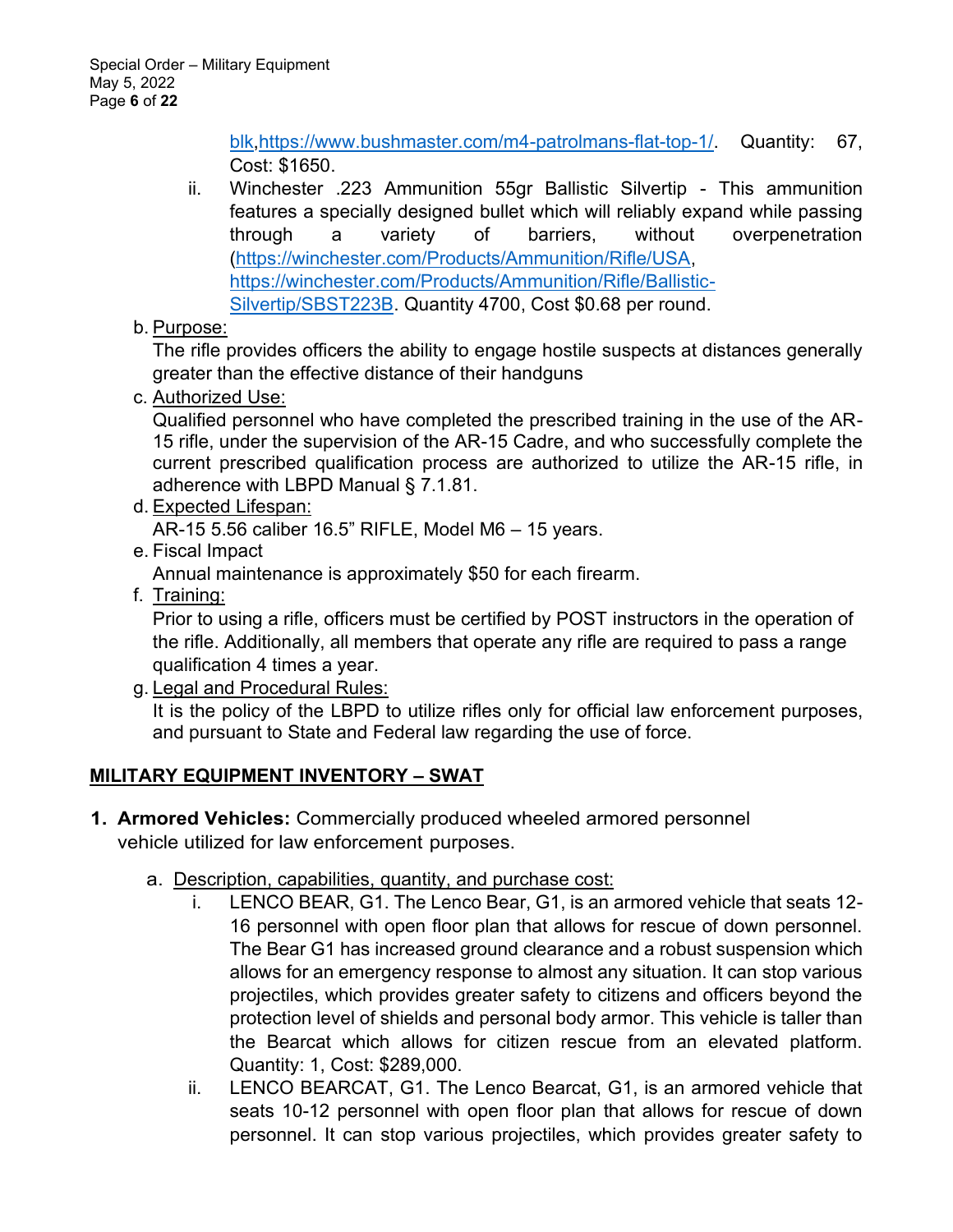citizens and officers beyond the protection level of shields and personal body armor. Quantity: 1, Cost: \$225,000.

iii. LENCO BEARCAT, G2. The Lenco Bearcat, G2, is an armored vehicle that seats 10-12 personnel with open floor plan that allows for rescue of down personnel. The Bearcat G2 has increased ground clearance and a robust suspension which allows for an emergency response to almost any situation. It can stop various projectiles, which provides greater safety to citizens and officers beyond the protection level of shields and personal body armor. Quantity: 1, Cost: \$325,682.

Lenco Armored Vehicles | Since 1981

iv. Armored Suburban. The armored suburban is a ballistic rated vehicle that seats 7-8 personnel with a standard suburban seating configuration. It can stop various projectiles which provides greater safety to citizens and officers beyond the protection level of a ballistic rated shield and/or body armor. It is smaller in size than the Bear or Bearcat which allows access to smaller spaces. Quantity: 1, Cost: \$90,000.

International Armored Group - Certified VR7 Toyota Land Cruiser 300 (interarmored.com)

b. Purpose:

To be used in response to citizen rescues, enhanced officer and community safety, improve scene containment and stabilization, and assist in resolving critical incidents.

c. Authorized Use:

The use of armored vehicles shall only be authorized by a watch commander or SWAT commander, based on the specific circumstances of a given critical incident. Armored vehicles shall be used only by officers trained in their deployment and in a manner consistent with Department policy and training.

### d. Expected Lifespan:

Lenco Bear, Bearcat and armored suburban models G1 and G2, 25 years.

e. Fiscal Impact

Annual maintenance cost of approximately \$10,000.

f. Training

All driver/operators shall attend formalized instruction and be trained in vehicle operations and practical driving instruction.

g. Legal and Procedural Rules

All armored vehicles are operated in a manner consistent with California State law and Department policy and training.

## **2. Explosive Breaching Tools:** Tools that are used to conduct an explosive breach.

a. Description, capabilities, quantity, and purchase cost:

DETONATING CORD. The detonating cord is a thin, flexible plastic tube usually filled with pentaerythritol tetranitrate (PETN, pentrite). With the PETN exploding at a rate of approximately 6400 *mis,* any common length of detonation cord appears to explode instantaneously. It is a high-speed fuse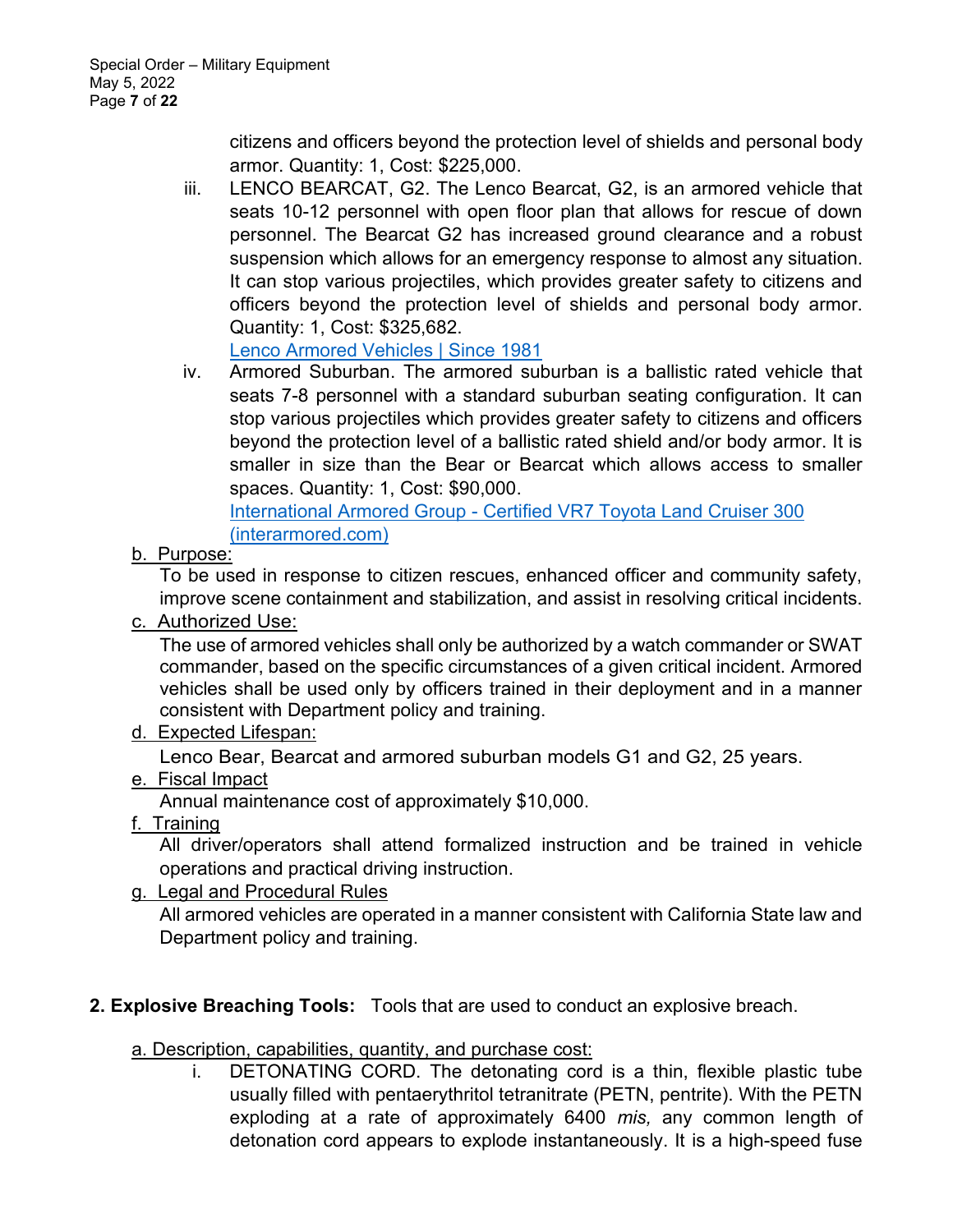which explodes, rather than burns, and is suitable for detonating high explosives. Quantity: 750 feet, Cost: \$1 per foot.

Cordtex<sup>™</sup> (oricaminingservices.com)

ii. BLASTING CAP. A blasting cap is a small sensitive primary explosive device generally used to detonate a larger, more powerful, and less sensitive secondary explosive such as TNT, dynamite, or plastic explosive. Blasting caps come in a variety of types, including non-electric caps, electric caps, and fuse caps. Quantity: 50, Cost: \$12.

Anodet™ MS (oricaminingservices.com)

- iii. ROYAL REMINGTON 870 EXPRESS BREACHING SHOTGUN. This weapon allows for breachers to safely utilize shotgun breaching rounds in order to destroy deadbolts, locks, and hinges. The stand-off that is attached to the end of the barrel allows for positive placement of the weapon into the correct position and vents gases to prevent overpressure. This weapon can also defeat windows and sliding glass doors with a flash bang round. A less lethal 2.4-inch 12-gauge shotgun round firing a ballistic fiber bag filled with 40 grams of lead shot at a velocity of 270-290 feet per second (FPS). Quantity: 5, Cost: \$500. https://royalarms.com/shop/royal-remington-870-expressbreaching-shotgun/
- iv. ROYAL ARMS TESAR-2 BLACK CAP 425 GRAIN COPPER FRANGILBE BREACHING ROUND. The round is fired from a breaching shotgun and is used to destroy deadbolts, locks and hinges. Quantity: 201, Cost: \$5 per round. TESAR-2 Black Cap 425 Gr Copper Frangible | RoyalArms.com

### b. Purpose:

To defeat a locking mechanism safely and rapidly.

c. Authorized Use:

Explosive breaching may only occur after authorization by the Incident Commander or SWAT Commander or his designee, and during training exercises.

### d. Expected Lifespan:

Breaching Shotgun  $-25$  years

Blasting Caps  $-10$  years

Detonating cord  $-10$  years

Royal Arms Tesar - 2 black cap 425 grain copper breaching round - 5 years

### e. Fiscal Impact:

Annual maintenance is approximately \$500.

### f. Training:

All officers who use explosive breaching components shall attend 80 hours of explosive breaching instruction, with monthly continuous training. All officers who use shotgun breaching components shall attends 40 hours of shotgun breaching training as well as additional quarterly training.

g. Legal and Procedural Rules:

It is the policy of the LBPD to utilize breaching tools only for official law enforcement purposes, and pursuant to State and Federal laws.

**3. Rifles:** Guns that are fired from shoulder level, having a long spirally grooved barrel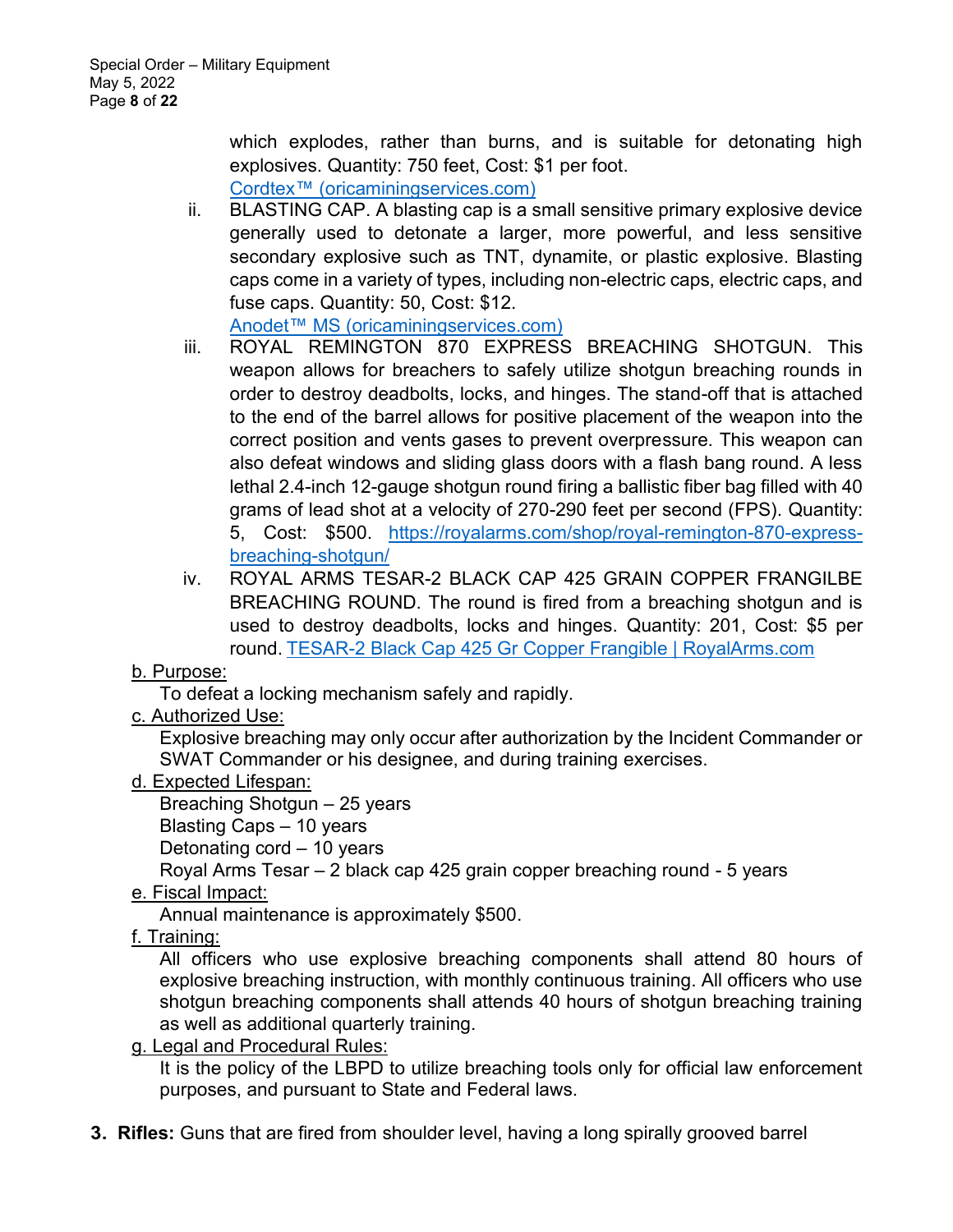intended to make bullets spin and thereby have greater accuracy over a long distance.

- a. Description, capabilities, quantity, and purchase cost:
	- i. Barrett .50 Caliber rifle, Model 82A1M A semi-automatic rifle used by officers assigned to the SWAT team as snipers. The use of the rifle is reserved for disabling a vehicle in incidents where lethal force is justified, and no other reasonable means exist to stop the vehicle to protect innocent life. Quantity: 1, no cost (rifle was donated covering the entire estimated cost of \$8500 each). Model 82A1® - Barrett Firearms
	- ii. FN America M240B 7.62x51mm NATO weapon Open bolt, 21.7" barrel length, 48.5" overall length, machined steel receiver, gas operated, air cooled, polymer buttstock. Quantity: 2, Cost: \$8600. FN® M240B | FN® (fnamerica.com)
	- iii. LWRC REPR .308 caliber rifle A highly accurate and durable semiautomatic rifle used by officers assigned to the SWAT team as snipers. Quantity: 4 . Cost \$4,500 each. REPR MKII 7.62 NATO (lwrci.com)
	- iv. LWRCI SWAT OPERATOR PACKAGE IC DI 10.5" RIFLE A rifle that fires an intermediate-power cartridge (.223) which is more powerful than a standard pistol but less powerful than a standard rifle. It is a short-barreled rifle which allows a trained officer better control inside of structures with greater accuracy than a handgun. Quantity: 40. Cost: \$2470. IC-A5 (lwrci.com)
- b. Purpose:

To be used as precision weapons to address a threat with more precision and/or greater distances than a handgun, if present and feasible.

c. Authorized Use:

Only members that are Department certified are authorized to use a rifle.

d. Expected Lifespan:

Barrett .50 Caliber rifle, Model 82A1M - 15 years.

FN America M240B - 15 years

LWRC REPR .308 caliber rifle, 15 years.

LWRC 5.56 caliber rifle, Model M6  $-$  15 years.

e. Fiscal Impact

Annual maintenance is approximately \$50 for each firearm.

f. Training:

Prior to using a rifle, officers must be certified by POST instructors in the operation of the rifle. Additionally, all members that operate any rifle are required to pass a range qualification 4 times a year.

g. Legal and Procedural Rules:

It is the policy of the LBPD to utilize rifles only for official law enforcement purposes, and pursuant to State and Federal law regarding the use of force.

# **4. Image Intensifier (night vision):**

a. Description, capabilities, quantity, and purchase cost: Night vision goggles which allow officers to see in low light conditions. Quantity: 16,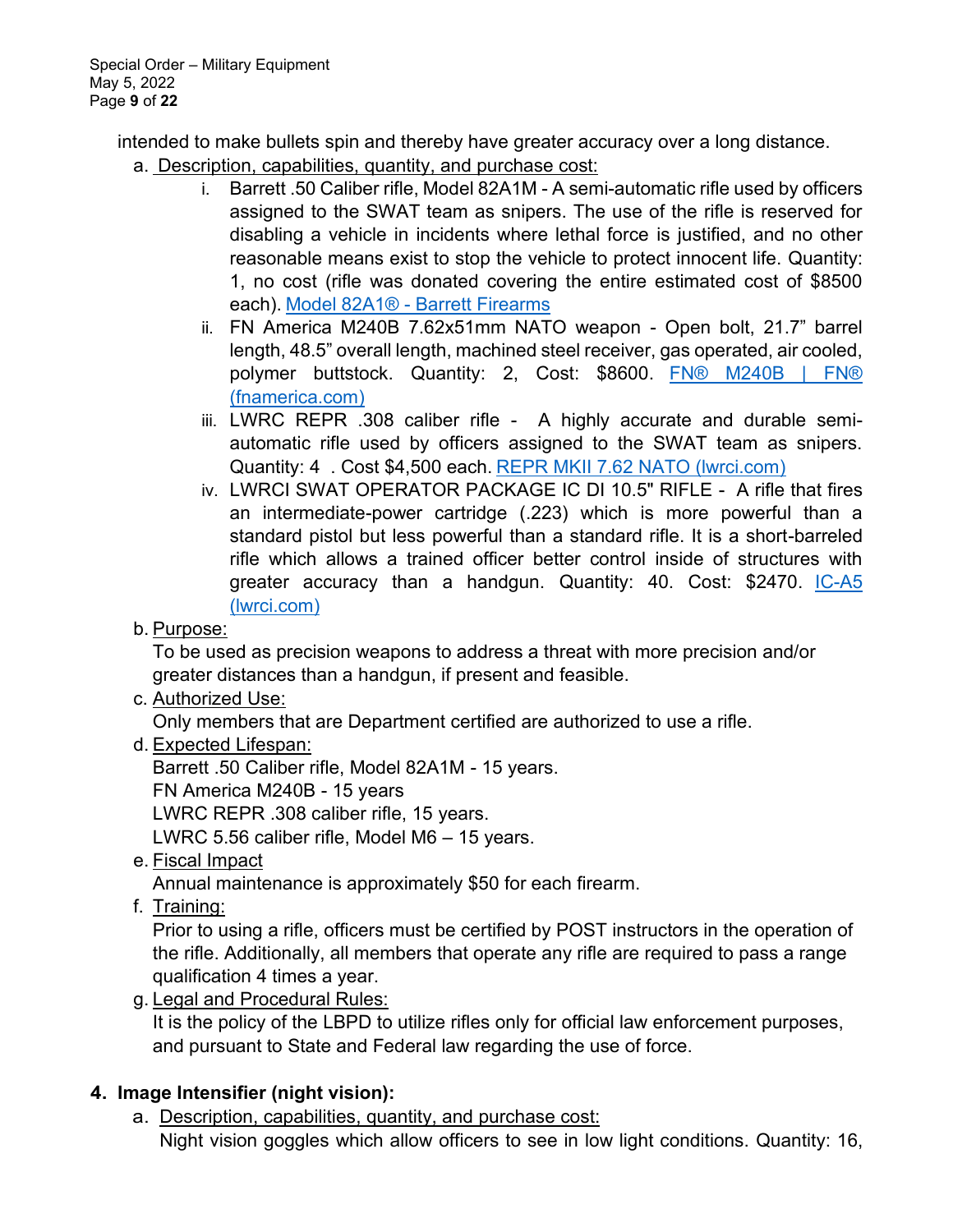Cost: \$2,570. Night Vision Goggles (NVG): ATN Infrared & Thermal Vision Goggles (atncorp.com)

b. Purpose:

Used by SWAT in low light conditions during critical incidents when traditional lighting tools such as flashlights would be unsafe to use.

c. Authorized Use:

Only members trained in the use of night vision equipment are authorized to use the equipment. These devices are assigned to SWAT and are used at the direction of the SWAT commander.

d. Expected Lifespan:

Approximately 10 years

e. Fiscal Impact:

None

f. Training:

Prior to using night vision, officers receive POST approved training in the operation of night vision. Additionally, all members that deploy night vision equipment train with quarterly each year.

g. Legal and Procedural Rules:

It is the policy of the LBPD to utilize night vision only for official law enforcement purposes, and pursuant to State and Federal law regarding the use of force.

## **5. Projectile Launch platforms and associated munitions 40mm system**

a. Description, capabilities, quantity, and purchase cost:

40mm are less lethal options which allow law enforcement officers to deliver chemical agents and kinetic energy impacts to suspects in a potentially violent encounter. It is a de-escalation tool used to minimize injuries and reduce the chance of lethal encounters. The range of the launching system creates a barrier between officers and the suspect, reducing the immediacy of the threat, which is a principal of de-escalation.

- i. Defense Technology, 40mm, single-shot launcher, #1425. The 40mm less lethal launching system uses smokeless powder to deliver 40mm projectiles from a safe distance. Quantity: 37 , Cost: \$1000.
- ii. Penn Arms 40mm, multi-shot launcher, pump advance version, PGL65, double action, 6-shot capability with an adjustable stock. Quantity: 6, Cost: \$2250.
- iii. Defense Technology, 40mm Exact Impact sponge munition, #6325. A less lethal lightweight plastic and foam projectile fired from a single or multi-shot 40mm launcher. The 30-gram foam projectile delivers 120 foot-pounds of energy on impact at 325 feet per second. The munition provides accurate and effective performance when fired from the approved distances (no less than 5 feet and up to 130 feet from the target). Quantity: 2,450, Cost: \$18.
- iv. DEFENSE TECHNOLOGY, 40MM EXTENDED RANGE DIRECT IMPACT. A less lethal light weight expanding foam projectile used for longer distances. Quantity: 48, Cost \$18 per round.
- v. DEFENSE TECHNOLOGY, 40MM WARNING/SIGNALING MUNITION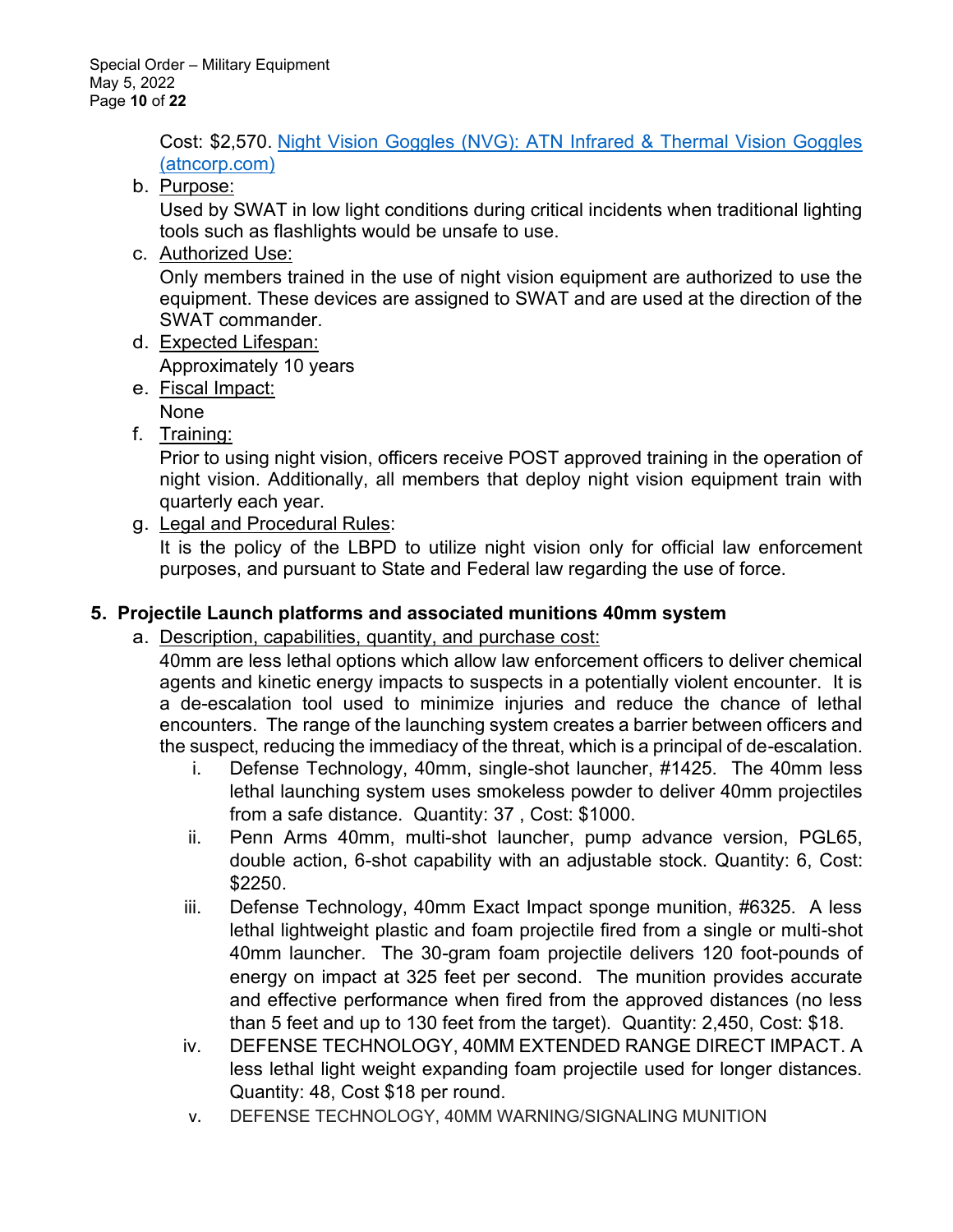#60280WS, 50 Meter. The 40mm Aerial Warning/Signaling Munition, 50 meters, is intended for use in situations where stand-off distance is desired, giving the operator the ability to engage crowds, vehicles, or vessels. Launched from a 40mm platform, the munitions deflagrate at a set distance of 50 meters to deliver 170 dB of sound and 5 million candelas of light, noticeable in day or night conditions. Quantity: 44,Cost \$41.

### b. Purpose:

To limit the escalation of conflict when lesser levels of force options are unsuccessful or are unable to be utilized.

c. Authorized Use:

40mm launching systems are authorized for use by police personnel who have completed the required Department training. Situations for use of the less lethal weapon systems may include, but are not limited to:

- Self-destructive, dangerous and/or combative individuals
- Riotous crowd control
- Circumstances where a tactical advantage can be obtained
- Potentially vicious animals

#### d. Expected Lifespan:

40mm Launcher #1425: No expiration 40mm Launcher #1440: No expiration 40mm Sponge Round #6325: 5 years

e. Fiscal Impact:

40mm Launchers: Estimated maintenance between \$0 and \$500 annually 40mm #6325 Sponge Round: Estimated between \$0 and \$1,000 annually

f. Training:

Prior to using a 40mm launcher, officers must be trained by LBPD POST certified instructors in the operation of the launcher. Additionally, all officers are required to pass an annual recertification course provided by LBPD POST certified instructors.

g. Legal and Procedural Rules:

Use of kinetic energy projectiles and chemical agents is established under LBPD Manual § 7.5.10. It is the policy of the LBPD to utilize kinetic energy projectiles for official law enforcement purposes, and pursuant to State and Federal law, including those regarding the use of force.

### **6. Tear Gas**

a. Description, capabilities, quantity, and purchase cost:

Chemical agent munitions and canisters, which are commonly referred to as "tear gas". The LBPD deploys two chemical agents which are used by law enforcement agencies across the United States: CS (2-hlorobenzylidenemalononitrile) and OC (Oleoresin Capsicum).

CS is an irritating agent and lachrymator (irritates the eyes and causes tears to flow). OC was deregulated in California in 1996 and is available to civilians to legally possess (2.5 oz or less). OC is an inflammatory agent which causes temporary involuntary closure of eyes and respiratory inflammation which generally subsides after several minutes.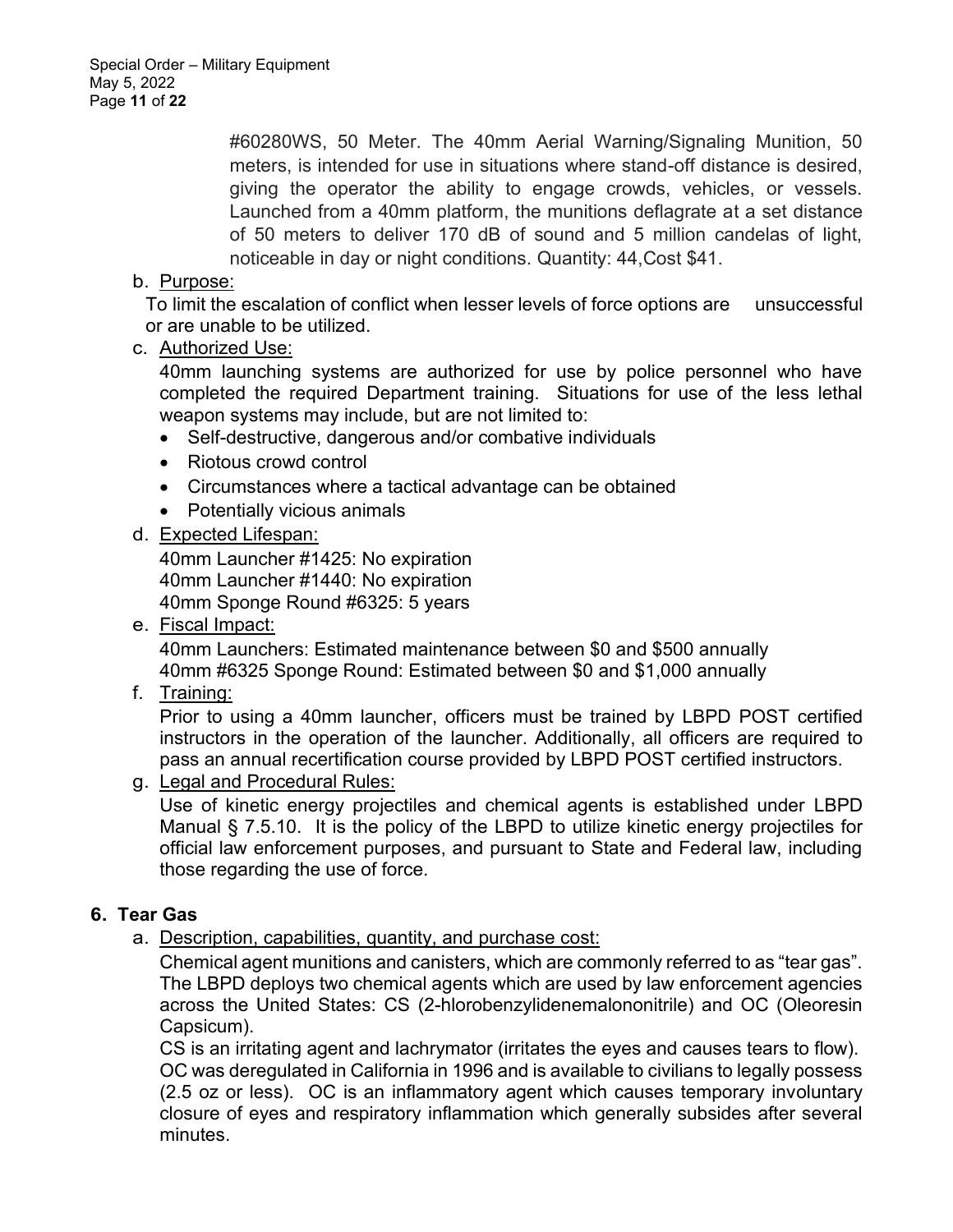- i. 1026 Defense Technology, Triple-Chaser Separating Canister CS. The Triple-Chaser CS Canister consists of three separate canisters pressed together with the ability to separate when deployed. When deployed, the canisters separate and land approximately 20 feet apart, allowing increased area coverage in a short period of time. The canister can be hand deployed or launched from a delivery system. The canister is  $6.5$ " x  $2.7$ " and holds approximately 92 grams of agent. The device has an approximate burn time of 20 to 30 seconds. Quantity: 60, Cost: \$52.00. Triple-Chaser® Separating Canister, CS - Defense Technology (defense-technology.com)
- ii. DEFENSE TECHNOLOGY, FLAMELESS TRI-CHAMBER CS GRENADE, #1032. The design of the Tri-Chamber Flameless CS Grenade allows the contents to burn within an internal can and disperse the agent safely with reduced risk of fire. The grenade is designed primarily for indoor tactical situations to detect and/or dislodge a barricaded subject. This grenade will deliver approximately .70 oz. of agent during its 20-25 seconds burn time. The Tri-Chamber Flameless Grenade can be used in crowd control as well as tactical deployment situations by law enforcement. Its applications in tactical situations are primarily to detect and/or dislodge barricaded subjects. The purpose of the Tri-Chamber Flameless Grenade is to minimize the risks to all parties through pain compliance, temporary discomfort, and/or incapacitation of potentially violent or dangerous subjects. The Tri-Chamber Flameless Grenade provides the option of delivering a pyrotechnic chemical device indoors, maximizing the chemicals' effectiveness via heat and vaporization, while minimizing or negating the chance of fire to the structure. The Tri-Chamber Flameless Grenade is NOT to be launched utilizing a launching cup. Quantity: 162, Cost \$45. Flameless Tri-Chamber CS Grenade - Defense Technology (defense-technology.com)
- iii. DEFENSE TECHNOLOGY, 40MM DIRECT IMPACT OC, #6320. A less lethal 40MM lightweight plastic and crushable foam projectile fired from a single or multi-round purpose-built 40mm grenade launcher with a rifled barrel at 295 FPS. The 39-gram crushable foam projectile delivers 120 ft/lbs. of energy upon impact in addition to dispersion of 5 grams of OC irritant. The 40mm Direct Impact OC Round provides accurate and effective performance when fired from the approved distance of not less than 5 feet and as far as 120 feet from the target. Quantity: 150, Cost: \$30. Direct Impact® 40 mm OC Crushable Foam Round - Defense Technology (defense-technology.com)
- iv. 1087– Defense Technology, Stinger, Rubber Balls. The Stinger Rubber Balls device delivers three stimuli for psychological and physiological effects: rubber balls, light, and sound. The device is used to deliver .60 caliber rubber balls with the stimuli of bright light and sound. It is widely used as a riotous crowd management tool by law enforcement. The device has an initial 1.5 second delay that initiates a fuse assembly separation, followed by another 0.5 second delay before the function of the device. Quantity: 60, Cost: \$53.00. Stinger® 60-Caliber Rubber Balls - Defense Technology (defense-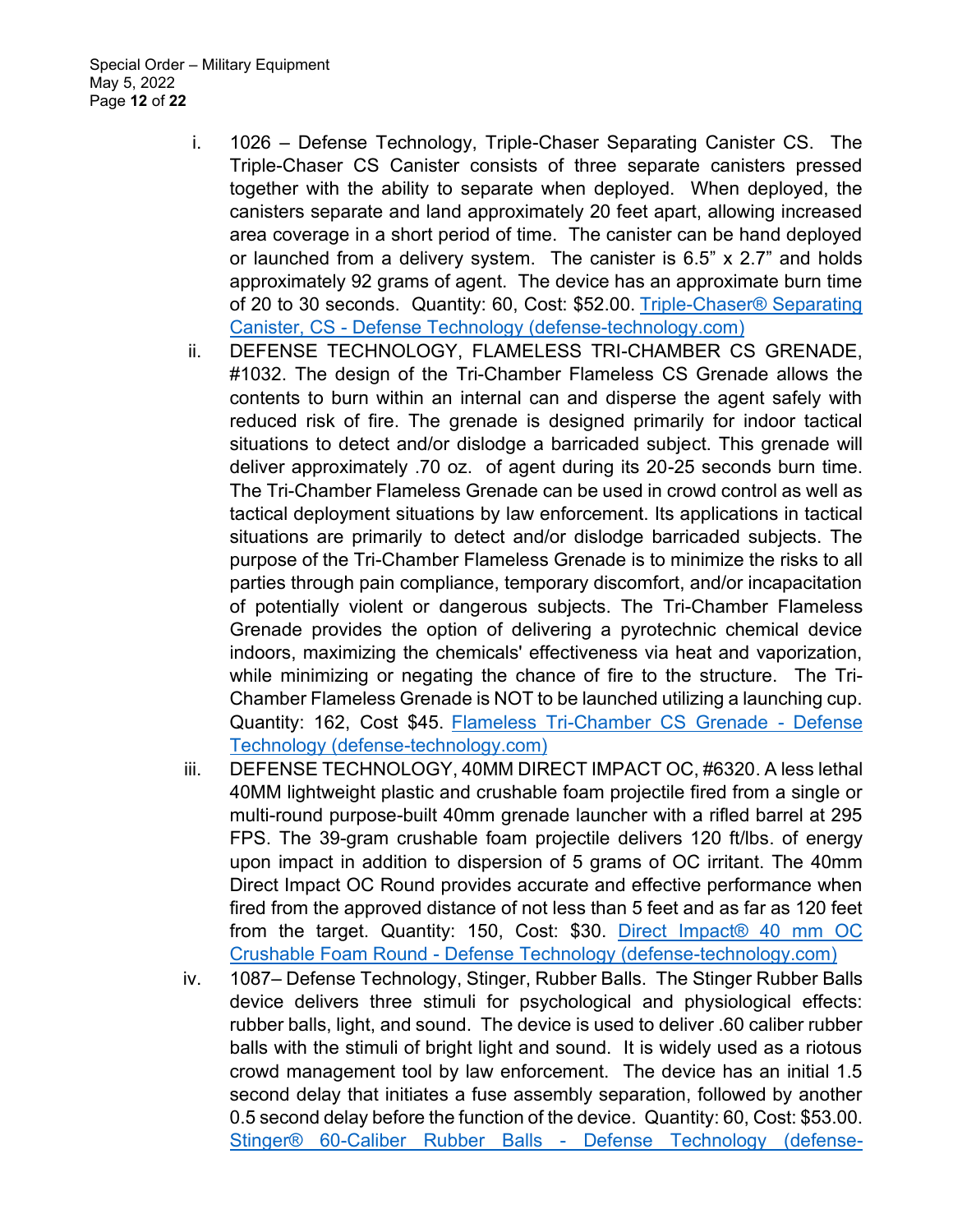#### technology.com)

- v. DEFENSE TECHNOLOGY, MAXIMUM HC SMOKE MILITARY-STYLE CANISTER, #1083. The Military-Style Maximum Smoke Grenade comes from the Defense Technology #3 smoke grenade. It is a slow burning, high volume, continuous discharge grenade designed for outdoor use in crowd management situations. Emits grey-white smoke only for approximately 1.5 to 2 minutes. Quantity: 29, Cost: \$38. Maximum HC Smoke Military-Style Canister - Defense Technology (defense-technology.com)
- vi. DEFENSE TECHNOLOGY, 40MM CS FERRET. The ferret round is deployed from a 40mm launcher and contains CS gas. The ferret is used to deploy CS gas from a safe distance. Quantity: 350, Cost \$23 per round. Ferret® 40 mm Powder Barricade Round, CS - Defense Technology (defensetechnology.com)

### b. Purpose:

To limit the escalation of conflict where employment of lethal force is prohibited or undesirable. Situations for use of the less lethal weapon systems may include, but are not limited to:

- i. Self-destructive, dangerous and/or combative individuals.
- ii. Riot/crowd control and civil unrest incidents.
- iii. Circumstances where a tactical advantage can be obtained.
- iv. Potentially vicious animals.
- v. Training exercises or approved demonstrations.

### c. Authorized Use:

Only officers who have received POST certification in the use of chemical agents are authorized to use chemical agents.

#### d. Expected Lifespan:

5 years from manufacturing date.

e. Fiscal Impact:

No annual maintenance.

f. Training:

Sworn members utilizing chemical agent canisters are certified by POST less lethal and chemical agent instructors.

g. Legal and Procedural Rules:

Use is established under the LBPD Manual § 6.8.14.2. Use of Chemical Agents. It is the policy of the LBPD to utilize chemical agents only for official law enforcement purposes, and pursuant to State and Federal law, including those regarding the use of force.

### **7. Distraction Devices:** A device used to distract dangerous persons.

a. Description, capabilities, quantity, and purchase cost:

DEFENSE TECHNOLOGY, model 8902 Distraction Device. A low roll distraction device that produces a loud bang with a bright light. Ideal for distracting dangerous suspects during a hostage rescue, room entry or other high-risk arrest situations.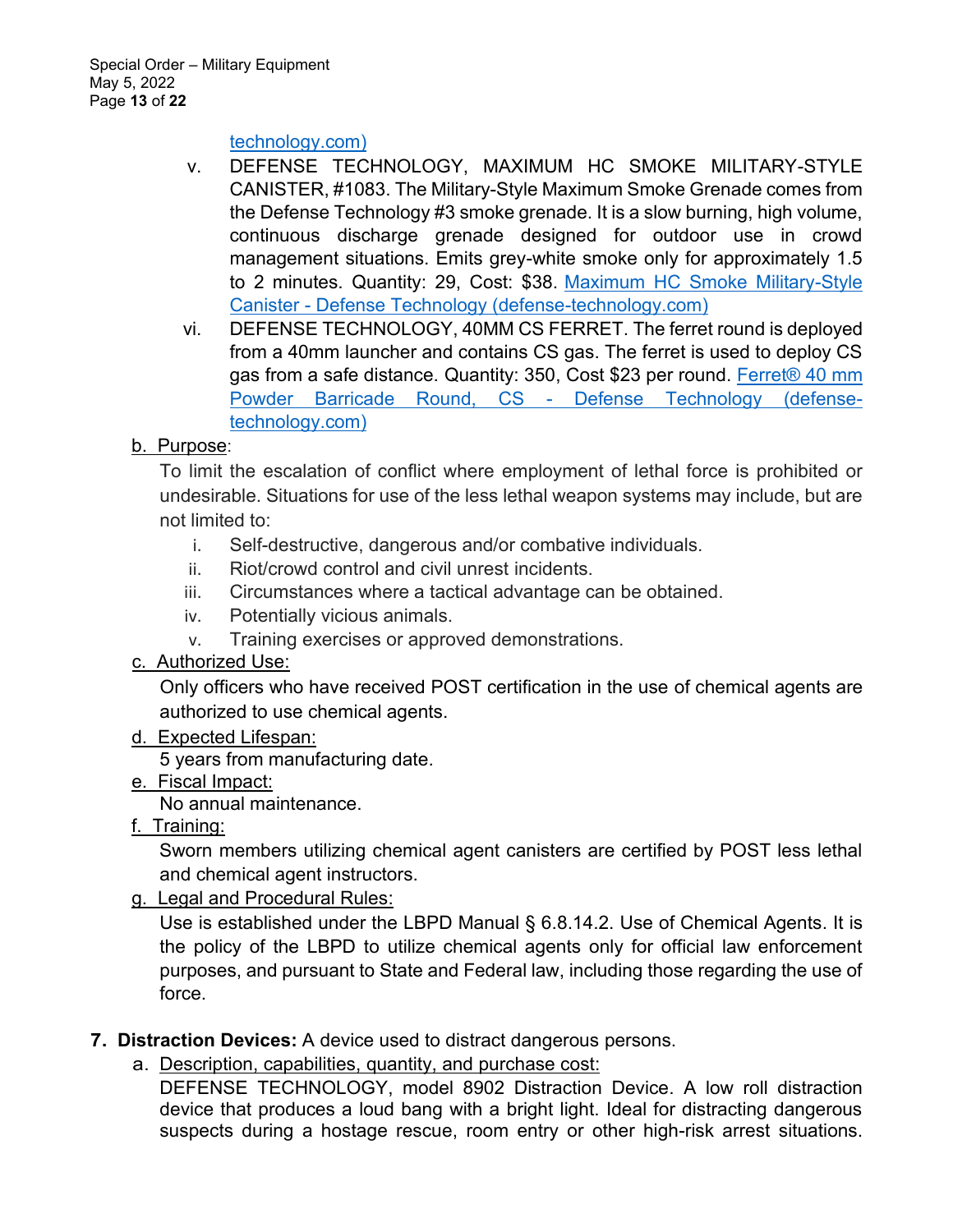Quantity: 72, Cost \$90 each. Low Roll® 12-Gram Non-Reloadable Distraction Device® - Defense Technology (defense-technology.com)

b. Purpose:

A distraction device is ideal for distracting dangerous suspects during assaults, hostage rescue, room entry or other high-risk arrest situations. To produce atmospheric over-pressure and brilliant white light and, as a result, can cause shortterm 6 - 8 seconds physiological/psychological sensory deprivation to give officers a tactical advantage.

c. Authorized Use:

Diversionary Devices shall only be used:

- i. By officers who have been trained in their proper use.
- ii. In hostage and barricaded subject situations.
- iii. In high-risk warrant (search/arrest) services where there may be extreme hazards to officers.
- iv. During other high-risk situations where their use would enhance officer safety.
- v. During training exercises.
- d. Expected Lifespan:

DEFENSE TECHNOLOGY, model 8902 Distraction Device - 5 years

e. Fiscal Impact:

No annual maintenance

f. Training:

Prior to use, officers must attend divisionary device training that is conducted by Post certified instructors.

g. Legal and Procedural Rules:

It is the policy of the LBPD to utilize diversion devices only for official law enforcement purposes, and pursuant to State and Federal law regarding the use of force.

## **8. Robot (Category 1)**

a. Description, capabilities, quantity, and purchase cost:

This equipment is a battery powered, remote operated device. Equipped with four cameras and two-way radio capabilities. This equipment is for (potential) use during high-risk incidents. Use is limited to members of the Departments' Special Weapons and Tactics (SWAT) Technicians. Incidents that may qualify for robot use include, but are not limited to, a high-risk warrant service, barricaded subject, and hostage negotiation/rescue.

Before entering a structure, particularly in a tactically compromised and dangerous situation, knowledge of a subject's location is very important, and the robot(s) can provide that without placing anyone at risk. Cameras can also help determine if a subject is armed and if there are other subjects inside that need assistance. The twoway speakers can be used to de-escalate and determine resistance level.

i. Andros F6A robot, Quantity: 1, Cost: \$100,000 (Northrop Grumman Remotec - Army Technology (army-technology.com)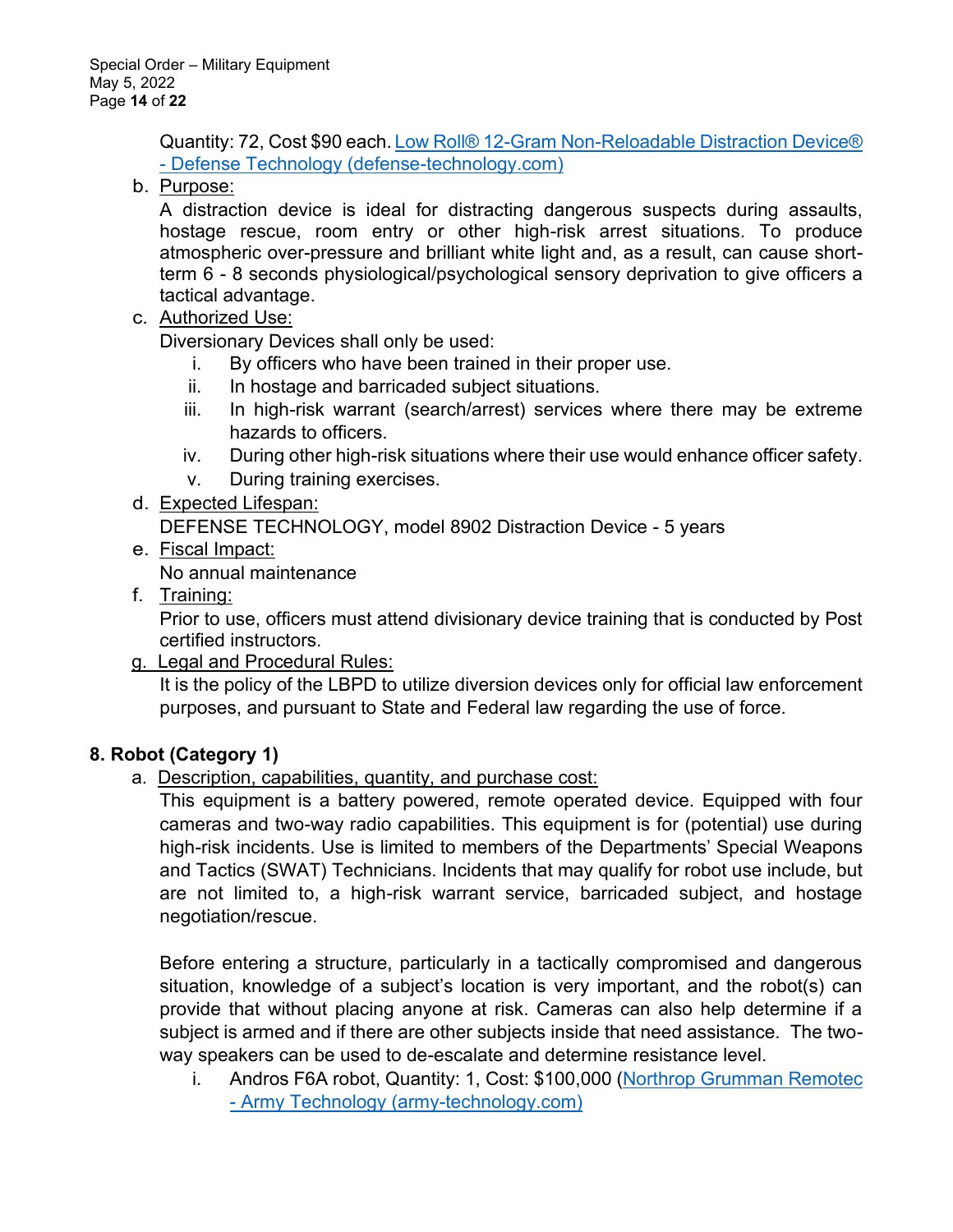ii. Robotex Avatar 3 robot, Quantity: 2 robots / 1 arm, Cost: \$25,000 + \$35,000 for robotic arm. (Robotex Inc Avatar III Robot :: Website :: AARDVARK (aardvarktactical.com).

## b. Purpose:

To be used to remotely gain visual/audio data, deliver Hostage Negotiation Team phone, open doors, and clear buildings.

c. Authorized Use:

Only assigned Technicians who have completed the required training shall be permitted to operate the robot. Use is established by the Incident Commander. All other applicable LBPD policies remain in effect, to include, but not limited to, LBPD Training Bulletin 169 - Search and Seizure, LBPD Manual § 7.5.5 - SWAT.

d. Expected Lifespan:

10-15 years

e. Fiscal Impact:

No known annual maintenance cost.

f. Training:

All robot operators receive in-house training on the use and deployment of the robots. All robot operators train monthly with the robots.

## g. Legal and Procedural Rules:

It is the policy of the LBPD to utilize a robot only for official law enforcement purposes and in a manner that respects the privacy of our community, pursuant to State and Federal law.

## **9. Unmanned Aerial Vehicles (Category 1)**

a. Description, quantity, capabilities, and purchase cost:

The four DJI Technology Company brand small, unmanned aircraft system (sUAS) products are commercially available, battery powered, remotely operated devices, commonly used by construction and utility companies for the inspection of buildings, powerlines, windmills and other infrastructure and/or by civilian hobbyists for recreational activities.

Via the monitors attached to the controllers, the sUAS cameras provides operators ability to view live images from the devices' camera. Flight time of approximately 25-30 minutes per battery, depending on weather and flight conditions. The sUAS has also proven to be useful to public safety agencies for search and rescue, preoperational surveillance, and other tactical situations where aerial views enhance the safety and efficiency of law enforcement.

- i. DJI Matrice 100 unmanned aircraft system (sUAS). Quantity: 1 (Matrice 100 - DJI).
- ii. DJI Phantom 4 Professional small, unmanned aircraft system (sUAS). Quantity: 2 (Phantom 4 Pro - DJI).
- iii. DJI Mavic Pro small, unmanned aircraft system (sUAS). Quantity: 1 (Mavic Pro - DJI). Cost: \$15,000 total for the previously listed 4 DJI sUAS.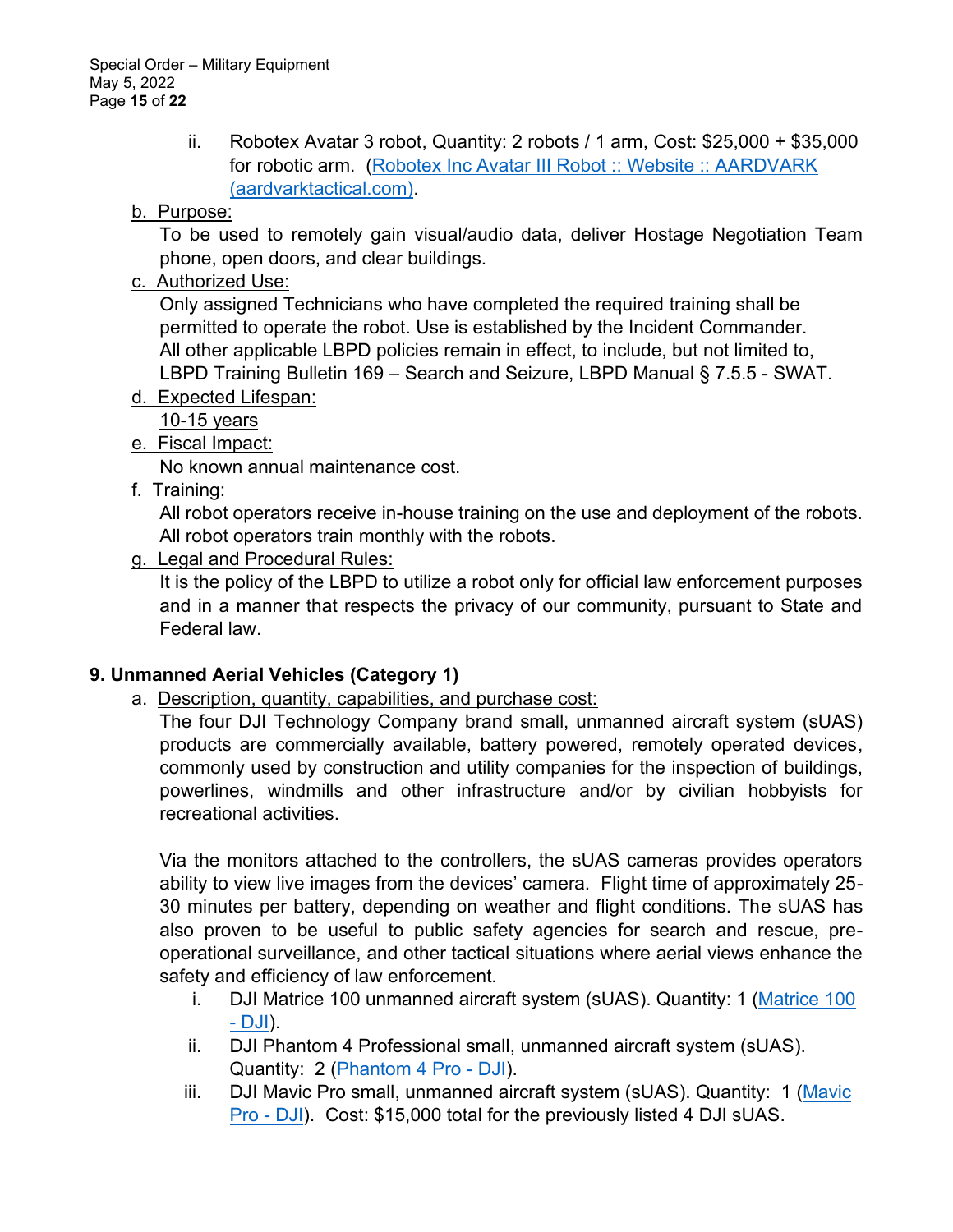iv. Sky Hero LOKI 2 small, unmanned aircraft system (sUAS). Quantity: 2, Cost: \$10,000, (SKY-HERO LOKI Mk2 :: Website :: AARDVARK (aardvarktactical.com)).

The Sky Hero LOKI 2 sUAS are designed for and utilized by SWAT Technicians to assist in operations in the interior of structures, to remotely gain visual data and clear buildings. It possesses visible and infra-red capable cameras for low-light conditions. Flight time is approximately 18 minutes per battery, depending on flight conditions. Via the monitors attached to the controllers, the sUAS cameras provides operators ability to view live images from the devices' camera.

### b. Purpose:

To be deployed when its view would assist officers or incident commanders with the following situations, which include but are not limited to:

- i. Major collision investigations
- ii. Search for missing persons
- iii. Natural disaster management
- iv. Crime scene photography
- v. SWAT, tactical or other public safety and life preservation missions

### c. Authorized Use:

Only assigned operators who have completed the required training and possess a valid Part 107 FAA commercial UAS pilot's license shall be permitted to operate any of the sUAS during approved missions. All other applicable LBPD policies remain in effect, to include, but not limited to, LBPD Training Bulletin  $169 -$  Search and Seizure, LBPD Training Bulletin 164 - At Risk Missing Persons, LBPD Special Order - Unmanned Aircraft Systems (UAS), LBPD Manual  $\S$  7.5.5 – SWAT.

### d. Expected Lifespan:

5-6 years

### e. Fiscal Impact:

No known annual maintenance cost.

f. Training:

All Department sUAS operators are licensed by the Federal Aviation Administration for sUAS operation. In addition, each operator must attend training updates throughout the year.

### g. Legal and Procedural Rules

Use is established under FAA Regulation 14 CFR Part 107 and Department policy. It is the policy of LBPD to utilize sUAS only for official law enforcement purposes and in a manner that respects the privacy of our community, pursuant to State and Federal law.

## **MILITARY EQUIPMENT INVENTORY ± PORT**

### **1. Dive Remote Operated Vehicle (ROV)**

a. Description, capabilities, and purchase cost:

Seabotix LBV-300-5 ROV (Remote Operated Vehicle) is a very compact, easily deployable electric observation class ROV used on dive operations. While small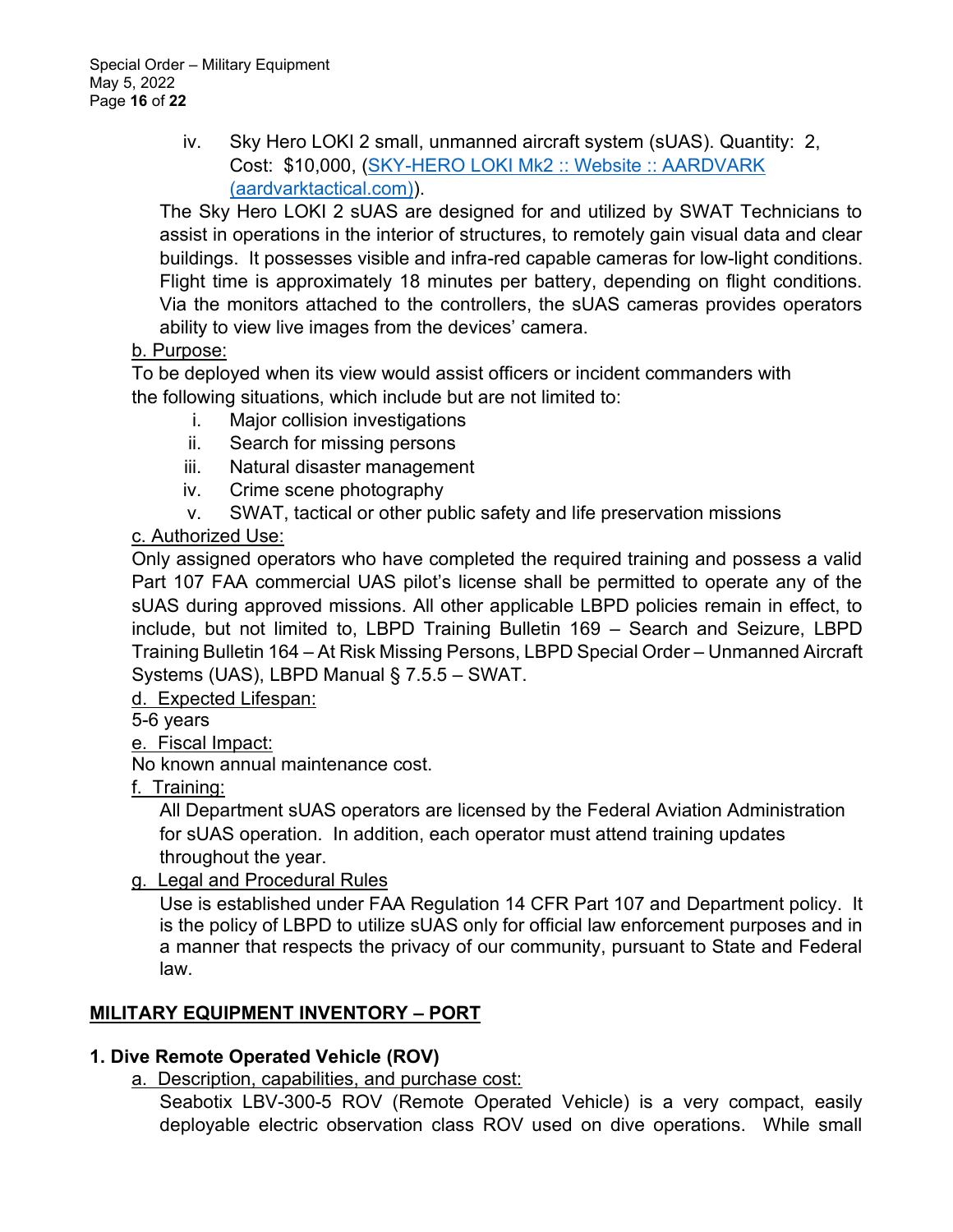enough to fit in tight submerged spaces, the LBV-300-5 is robust enough to handle light currents in the open ocean. Rated to 300 meters, this ROV is well suited for a variety of dive operations and used by the United States Coast Guard. It is ideal for diving support and operations.

- i. It is configured with a 720-line color camera, a 720-line monochrome camera for low visibility environments, a fixed color back up camera, a Tritech 720ik multi-beam sonar, a Tritech Micron scanning sonar, and two (2) grabbers with assorted attachments (SeaBotix LBV-300-5 | Advanced Marine (amsdiving.com). Quantity: 1 Cost: \$70,000.
- b. Purpose:

To be used remotely instead of a diver to clear vessel hulls, piers/docks, and locate evidence on the ocean floor. Can also go much deeper than a human diver and into much smaller spaces. Adds a level of safety to dive operations.

c. Authorized Use:

LBPD Port qualified divers are authorized to use this equipment. The vendor provided initial training, and continued training is conducted monthly.

- d. Expected Lifespan:
	- $10 15$  Years
- e. Fiscal Impact:

No known annual maintenance cost. Repairs as needed (camera replacement, etc.)

f. Training:

Initial training conducted by vendor. Continued training is conducted quarterly during dive training.

g. Legal and Procedural Rules

ROV will be operated in a manner consistent with California State law and Department policy and training, similar to UAS.

### **2. Maritime Emergency Operations Center (MEOC)**

### a. Description, capabilities, quantity, and purchase cost:

The vehicle is capable of being rapidly deployed into the field to act as a mobile command post. This dual tandem axel vehicle is diesel fueled, 40 ft in length, and weighs approximately 36,000 pounds. It has an on-board diesel generator with sufficient power for scene lighting of an area command post. The vehicle can also be plugged into an appropriate source to have the command post operations powered through electricity. The vehicle is equipped with 3 slide-outs, giving it over 300 square feet of interior floor space. The MEOC acts as a "hot spot" which enables personnel in the field to gain enhanced computer and internet access as well as amplified and secure communications.

The front interior of the vehicle contains a conference center with multiple viewing screens, radios, and a Smartboard where staff can conduct meetings, debriefs, intelligence gathering, or incident management operations.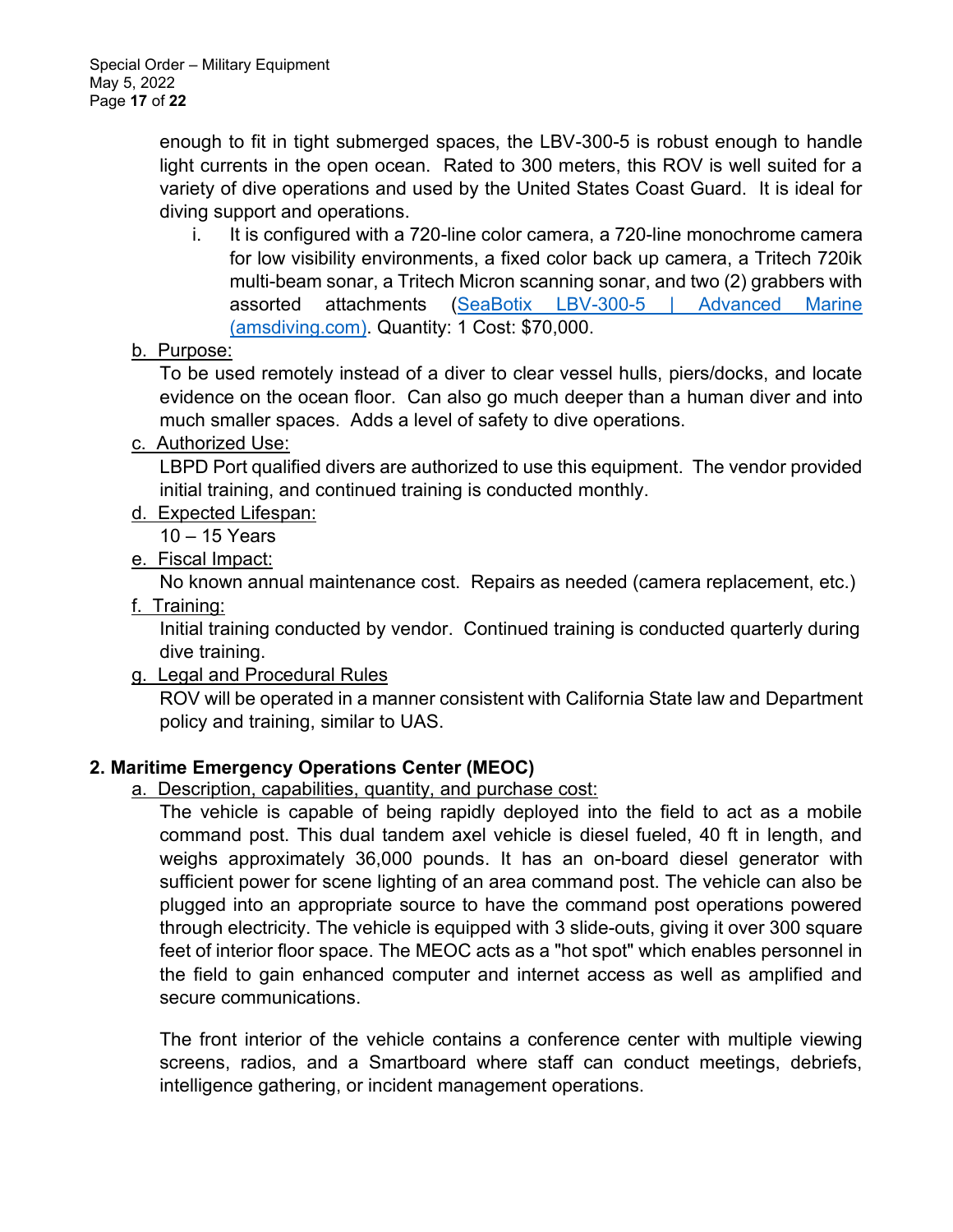The center of the MEOC houses several equipment racks which contain the audiovisual and communications equipment for the vehicle. There are also several compartments used to store miscellaneous items such as office supplies, folding chairs and tables, and cleaning supplies.

The rear interior portion of the vehicle contains multiple workstations capable of operating as a dispatch center for Police, Fire, or Port personnel. Administrative computers within the vehicle can also be utilized for investigative searches, intelligence gathering, or video monitoring with CCTV systems.

- i. The exterior has two telescoping masts. One mast serves to amplify signal strength and the other has a multi-view camera with push to zoom capabilities used for scene security and intelligence gathering.
- ii. The vehicle is also equipped with an external workstation, computer terminal, radio, a public address system, and small galley (https://www.ldvusa.com/truck/long-beach-pd-mobile-command-center/). Quantity: 1, Cost: originally constructed at a cost of approximately \$800,000 in 2012 and was retrofitted at a cost of approximately \$175,000 in 2021.
- b. Purpose:

The MEOC serves as a mobile command post and is commonly utilized during critical incidents requiring a substantial use of Police resources such as officer involved shootings, in-custody deaths, requests for mutual aid, and large-scale fires. The MEOC is also utilized in support of multiple special events that take place within the City of Long Beach to include, The Acura Grand Prix of Long Beach, The Long Beach Marathon, The Long Beach PRIDE Festival & Parade, and many other concerts and festivals.

c. Authorized Use:

Only operators who have completed the required training shall be permitted to operate the MEOC. Any operators designated to drive the vehicle shall have a valid California DMV Class B License. Deployment requests are made by the Incident Commander.

- d. Expected Lifespan:
	- 15 20 years
- e. Fiscal Impact:

Approximately \$3,500 annually

f. Training

All driver/operators shall attend formalized instruction and be trained in vehicle operations and practical driving instruction. Driver must have valid Class B license.

g. Legal and Procedural Rules

All command post vehicles will be operated in a manner consistent with California State law and Department policy and training.

### **3. Port rifles and ammunition:**

a. Description, capabilities, quantity, and purchase cost:

Semi-automatic firearm that are fired from shoulder level, having a long spirally grooved barrel intended to make bullets spin and thereby have greater accuracy over a long distance.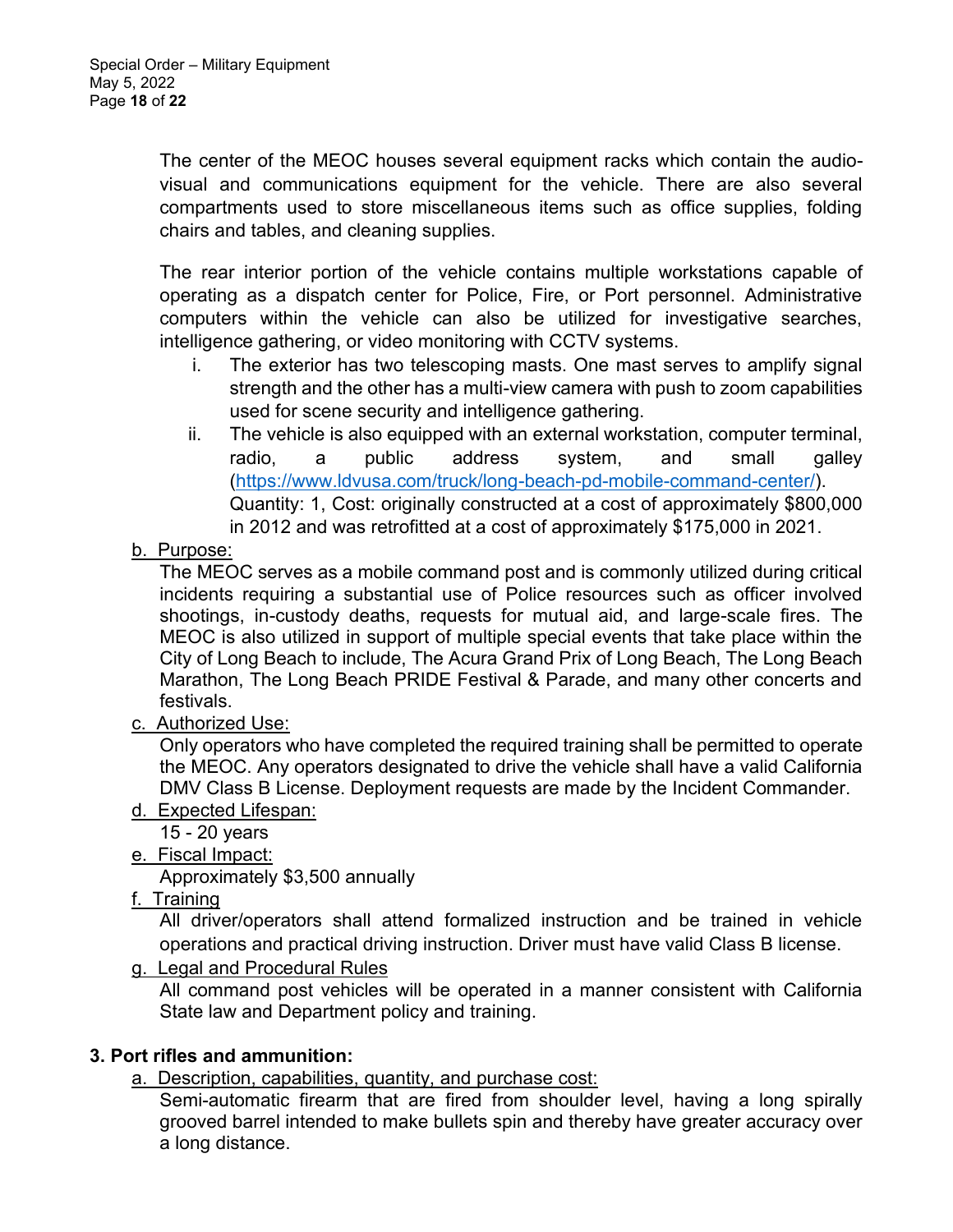- i. AR-15 5.56 caliber 16.5" RIFLE with optic. A rifle that fires an intermediatepower cartridge (.223) which is more powerful than a standard pistol but less powerful than a standard rifle (Various brands: IC DI Standard 5.56 (lwrci.com), M&P 15 Sport II | Smith & Wesson (smith-wesson.com), Mid-Length A4 (rockriverarms.com), Colt's Manufacturing LLC, M4 Patrolman's™ Flat Top (bushmaster.com)). Quantity: 6 Cost: \$1650.
- ii. AR-10 .308 caliber, highly accurate and durable semi-automatic rifle  $(AR-10<sup>®</sup>)$ 18" TACTICAL RIFLE (armalite.com)). Quantity: 5 Cost \$4,500 each.
- iii. Winchester .223 Ammunition 55gr Ballistic Silvertip. This ammunition features a specially designed bullet which will reliably expand while passing through a variety of barriers, without overpenetration. Quantity: 200, Cost \$0.68 per round.
- iv. Hornady .308 Caliber Ammunition, 168gr ELD TAP, a highly accurate round designed to penetrate common barriers but prevent overpenetration. Quantity: 400, Cost \$1.25 per round.
- v. Winchester .223 Ammunition, 55gr FMJ. This ammunition is designed for range practice and provides a reliable round at a cost-effective price. Quantity: 3,000, Cost \$0.20 per round.
- vi. Winchester .308 Ammunition, 147gr FMJ. This ammunition is designed for range practice and provides a reliable round at a cost-effective price. Quantity: 2,500, Cost \$0.91 per round.
- b. Purpose:

The rifles provide officers the ability to engage hostile suspects at distances generally greater than the effective distance of their handguns.

c. Authorized Use:

Qualified personnel who have completed the prescribed training in the use of these rifles and who successfully complete the current prescribed qualification process, in adherence with LBPD Manual § 7.1.8.1 Deployment of AR-15 Rifles.

d. Expected Lifespan:

AR-15 5.56 caliber 16.5" RIFLE, Model M6  $-$  15 years.

AR-10 .308 caliber rifle, 15 years

e. Fiscal Impact

Annual maintenance is approximately \$50 for each firearm.

f. Training:

Prior to using a rifle, officers must be certified by POST instructors in the operation of the rifle. Additionally, all members that operate any rifle are required to pass a range qualification 4 times a year.

g. Legal and Procedural Rules:

It is the policy of the LBPD to utilize rifles only for official law enforcement purposes, and pursuant to State and Federal law regarding the use of force.

## **4. Projectile Launch platforms and associated munitions 40mm system**

a. Description, capabilities, quantity, and purchase cost:

40mm are less lethal options which allow law enforcement officers to deliver chemical agents and kinetic energy impacts to suspects in a potentially violent encounter. It is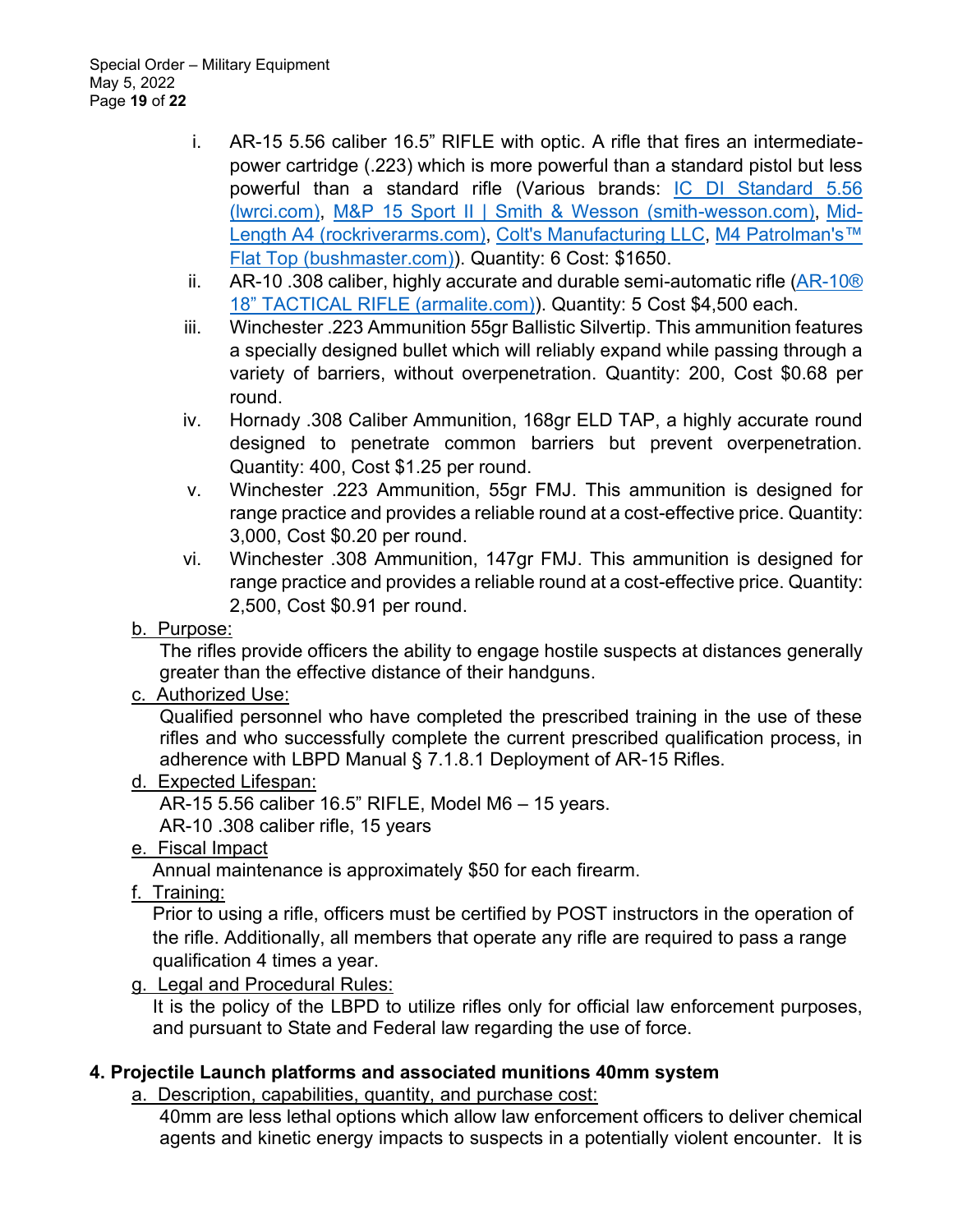a de-escalation tool used to minimize injuries and reduce the chance of lethal encounters. The range of the launching system creates a barrier between officers and the suspect, reducing the immediacy of the threat, which is a principal of de-escalation.

- i. Defense Technology, 40mm, single-shot launcher, #1425. The 40mm less lethal launching system uses smokeless powder to deliver 40mm projectiles from a safe distance. Quantity: 2, Cost: \$1000.
- ii. Defense Technology, 40mm Exact Impact sponge munition, #6325. A less lethal lightweight plastic and foam projectile fired from a single or multi-shot 40mm launcher. The 30-gram foam projectile delivers 120 foot-pounds of energy on impact at 325 feet per second. The munition provides accurate and effective performance when fired from the approved distances (no less than 5 feet and up to 130 feet from the target). Quantity: 100, Cost: \$18.

## b. Purpose:

To limit the escalation of conflict when lesser levels of force options are unsuccessful or are unable to be utilized.

### c. Authorized Use:

40mm launching systems are authorized for use by police personnel who have completed the required Department training. Situations for use of the less lethal weapon systems may include, but are not limited to:

- i. Self-destructive, dangerous and/or combative individuals
- ii. Riotous crowd control
- iii. Circumstances where a tactical advantage can be obtained
- iv. Potentially vicious animals

### d. Expected Lifespan:

40mm Launcher #1425: No expiration 40mm Sponge Round #6325: 5 years

- e. Fiscal Impact:
	- i. 40mm Launchers: Estimated maintenance between \$0 and \$500 annually
	- ii. 40mm #6325 Sponge Round: Estimated between \$0 and \$1,000 annually
- f. Training:

Prior to using a 40mm launcher, officers must be trained by LBPD POST certified instructors in the operation of the launcher. Additionally, all officers are required to pass an annual recertification course provided by LBPD POST certified instructors.

### g. Legal and Procedural Rules:

Use of kinetic energy projectiles and chemical agents is established under LBPD Manual § 7.5.10. DEPLOYMENT OF LESS LETHAL MUNITIONS. It is the policy of the LBPD to utilize kinetic energy projectiles for official law enforcement purposes, and pursuant to State and Federal law, including those regarding the use of force.

## **MILITARY EQUIPMENT INVENTORY ± AMMUNITION STORAGE**

a. Description, capabilities, quantity, and purchase cost:

i. Barret .50 Caliber BMG Ammunition, M33 661gr rifle round. FMJ bullet designed to penetrate barriers (HSM Ammunition by Caliber). Quantity: 4,300, Cost \$10 per round.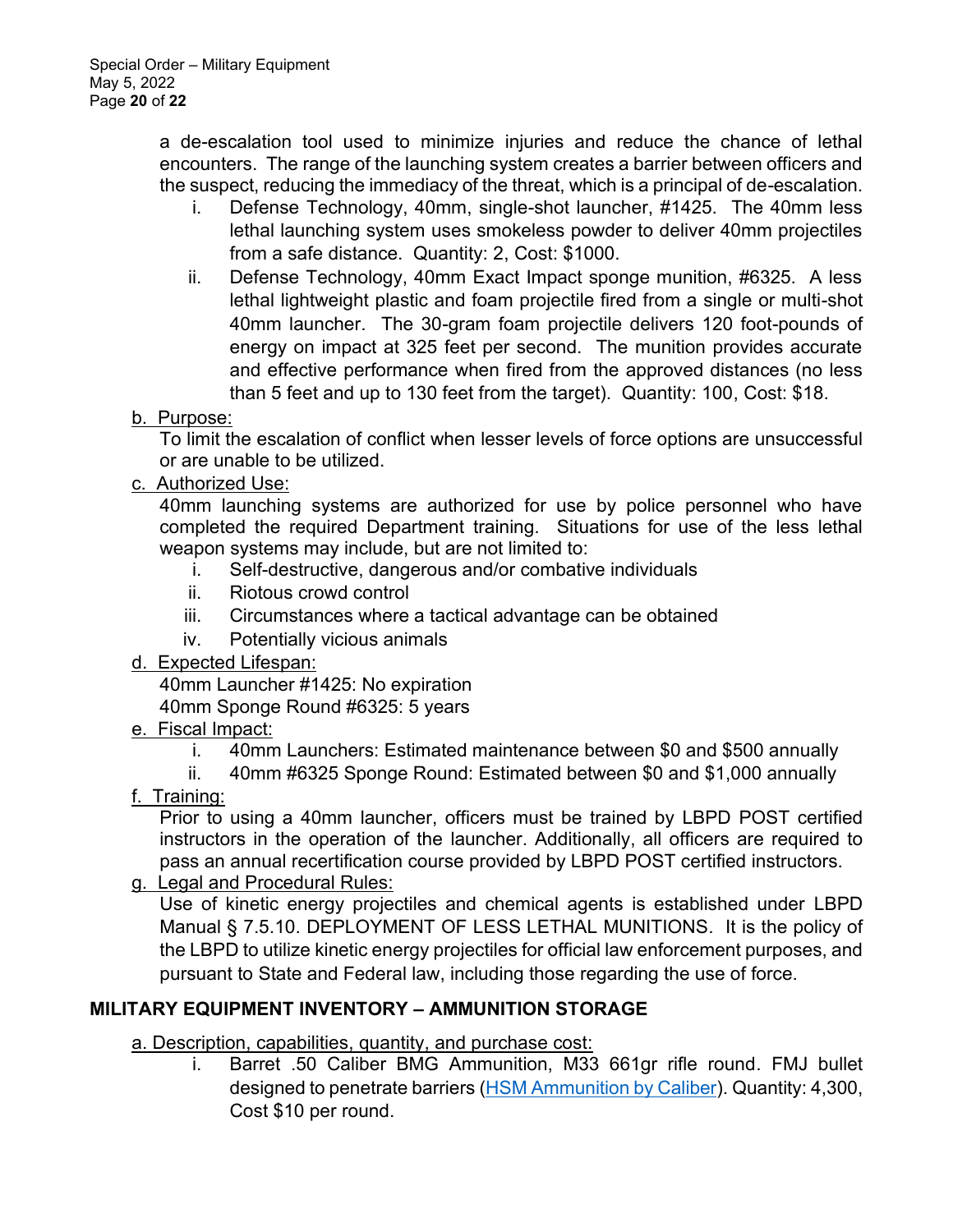- ii. Hornady .308 Caliber Ammunition, 168gr ELD TAP. A highly accurate round designed to penetrate common barriers but prevent overpenetration (168 gr ELD® MATCH TAP PRECISION® - Hornady Law Enforcement (hornadyle.com)). Quantity: 10,400, Cost \$1.25 per round.
- iii. Hornady 5.56 Ammunition, 55gr Urban. This ammo features a specially designed bullet that will reliably expand while passing through a variety of barriers, without overpenetration (55 gr TAP URBAN® - Hornady Law Enforcement (hornadyle.com)). Quantity: 400, Cost \$0.85 per round.
- iv. Winchester .223 Ammunition, 55gr FMJ. This ammunition is designed for range practice and provides a reliable round at a cost-effective price (WM193K | Winchester Ammunition). Quantity: 215,000, Cost \$0.20 per round.
- v. Winchester .223 Ammunition 55gr Ballistic Silvertip. This ammo features a specially designed bullet which will reliably expand while passing through a variety of barriers, without overpenetration (RA223BSTA | Winchester Law Enforcement (winchesterle.com)). Quantity: 66,800, Cost \$0.68 per round.
- vi. Winchester .223 Ammunition, 64 gr Bonded. This ammunition is designed to penetrate through intermediate barriers without losing bullet mass or shredding the copper jacket (RA556B | Winchester Law Enforcement (winchesterle.com). Quantity: 7,000, Cost \$0.51 per round.
- vii. Winchester .223 Ammunition 55gr frangible SF. This Ammunition is designed for use in training. The round breaks apart into a powder after impacting a steel target or barrier, reducing the chance of injury (RA223SF | Winchester Law Enforcement (winchesterle.com). Quantity: 65,000, Cost \$0.56 per round.
- viii. Winchester .308 Ammunition, 147gr FMJ. This ammunition is designed for range practice and provides a reliable round at a cost-effective price (RA3085 | Winchester Law Enforcement (winchesterle.com)). Quantity: 10,500, Cost \$0.91 per round.
- b. Purpose:

To be used as rifle ammunition to address a threat with more precision and/or greater distances than a handgun, if present and feasible.

c. Authorized Use

Only officers who are POST certified rifle training course are authorized to use a weapon firing this type of ammunition.

d. Expected Lifespan:

Barret .50 Caliber Ammunition, M33 661 gr rifle round  $-5$  years. Hornady .308 Caliber Ammunition, 168gr ELD TAP  $-5$  years. Hornady 5.56 Ammunition, 55gr Urban  $-$  5 years. Winchester .223 Ammunition, 55gr  $FMJ - 5$  years. Winchester .223 Ballistic Silvertip  $55gr - 5$  years. Winchester .223 Bonded 64gr - 5 years Winchester .223 Frangible SF  $55$ gr  $-5$  years Winchester .308 Ammunition 147qr FMJ  $-$  5 years